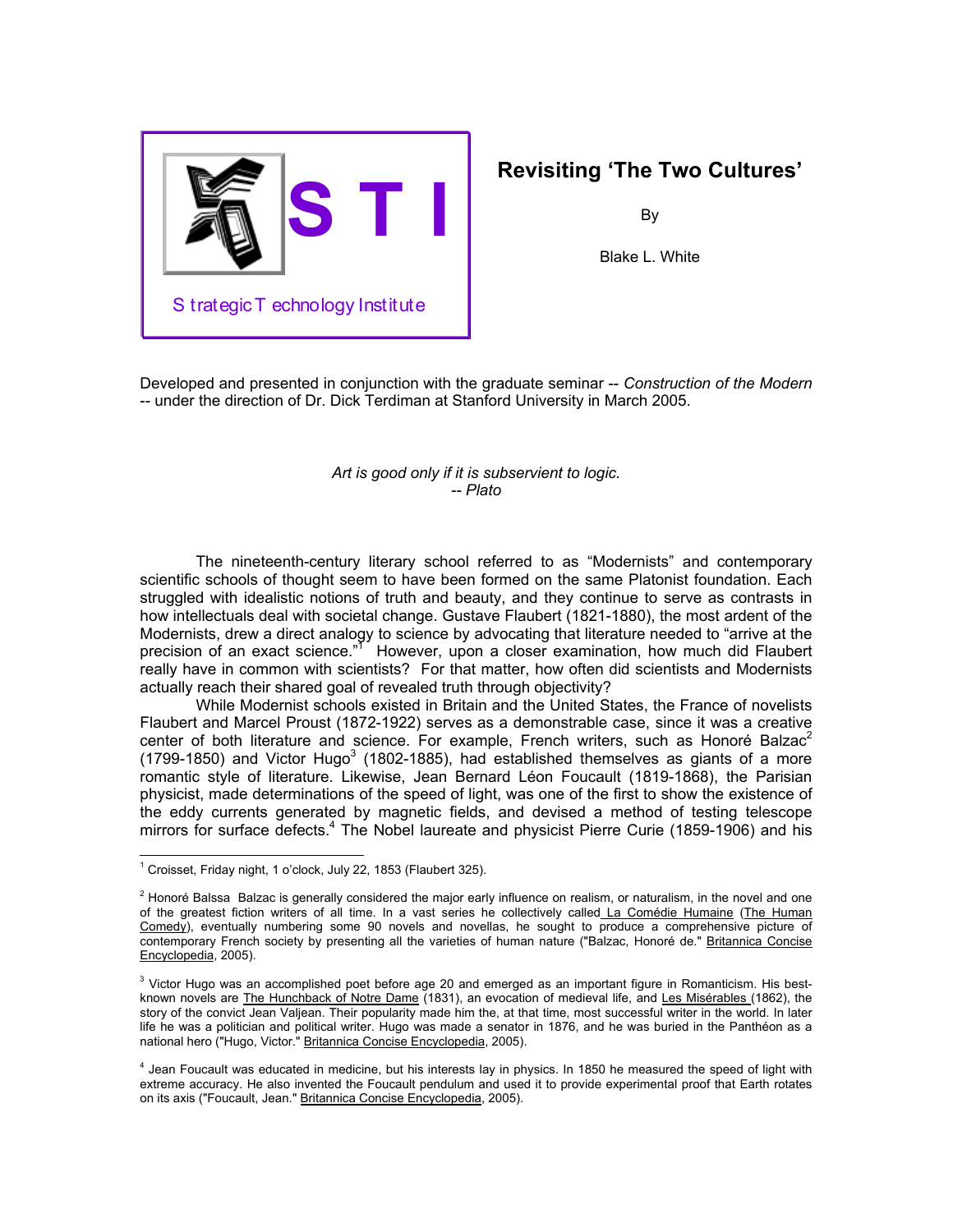wife Marie Curie (1867-1934), also a Nobel laureate, are best known for their work on radioactivity.<sup>[5](#page-1-0)</sup> Flaubert, one of the most strident constructionists of the period, was certainly influenced by the zeitgeist of impressive scientific developments that culminated in the nineteenth century, although he disdained technological progress.

This leads one to consider the common characteristics of the scientific and Modernists schools and to what degree they are what Lord Charles P. Snow (1905-1980) called "The Two Cultures."[6](#page-1-1) While delivering the Rede lecture at Cambridge in 1959, Snow, himself a scientist and minor novelist, looked back at a century of intellectual activity and recognized a "problem of the entire West." Having intimate friends among both scientists and writers, Snow found that,

"I was moving among these two groups – comparable in intelligence, identical in race, not grossly different in social origin, earning about the same incomes, who had almost ceased to communicate at all, who in intellectual, moral and psychological climate had so little in common that instead of going from Burlington House or South Kensington to Chelsea, one might have crossed an ocean. In fact, one had travelled much further than across an ocean – because after a few thousand Atlantic miles, one found Greenwich Village talking precisely the same language as Chelsea, and both having about as much communication with MIT as though the scientists spoke nothing but Tibetan" (Snow 2-3).

Like Plato, literary Modernists obsessed over an unbiased search for truth and they thought that perfect forms would provide the path to enlightenment. Flaubert made direct references to Plato's idealized forms in his letters and, according to Leo Bersani in his introduction to Madame Bovary, Flaubert had "an almost Platonic view of reality" (Flaubert xvi). Of course, the western scientific tradition has also been heavily influenced by Platonic logic and Aristotelian observation. Like the classical Platonists, Modernists sought the perfect form as an intellectual quest, rather than as a physical one. In this way, they also shared their quest with scientists -- at least in the most idealistic of characterizations -- since the purest of scientific quests are often thought to have been driven by intellectual curiosity rather than engineering practicality. Like the scientific search for intellectual satisfaction through the harmony and simplicity of physical laws, Modernists, such as Flaubert, had a never-ending quest for aesthetic joy through the exploration of language and literary technique.

## **Objectivity as the Means to 'RevealedTruth'**

The Modernists sought to employ scientific objectivity, but just what did they mean by the word 'scientific'? For our purposes, let us define *science* as the body of knowledge obtained by methods of observation. It is derived from the Latin word *scientia*, which simply means knowledge, and the German word *wisenschaft*, which means systematic, organized knowledge. Thus, science, to the extent that it is equivalent to *wisenschaft*, consists not of isolated bits of knowledge, but only of that knowledge which has been systematically assembled and put together in some sort of organized manner (Fischer 5-7).

The twentieth-century German philosopher Martin Heidegger (1889-1976) defined science as the "theory of the real" (Heidegger, Question Concerning Technology 157). In particular, the science with which we are concerned is a body of knowledge that derives its facts from observations, connects these facts with theories and then tests or modifies these theories as they succeed or fail in predicting or explaining new observations. In this sense, science has a relatively recent history, perhaps four centuries (Platt). In addition, science is usually considered

*Clients of STI may duplicate and share this document for non-commercial purposes.*

*Fair use of this document for educational purposes or non-commercial critical analysis is allowed, with proper citation and copyright notice.. Otherwise, duplication in any form without purchase or written approval by STI is prohibited under U.S. and international laws. The Strategic Technology Institute, 662 Trestle Glen Road, Oakland, CA 94610.*

*510-839-6447 www.strategic-tech.org*

<span id="page-1-0"></span> $\overline{\phantom{a}}$ <sup>5</sup> "Curie, Pierre," Microsoft® Encarta® Online Encyclopedia, 2005.

<span id="page-1-1"></span> $6$  Snow observed scientific culture as having common attitudes, standards, patterns of behavior, approaches, and assumptions that cut across religion, politics, and class. He saw the 'traditional' culture of literary intellectuals as antiscientific (Snow 9-11).

*<sup>©</sup> Copyright, The Strategic Technology Institute, 2005. All rights reserved.*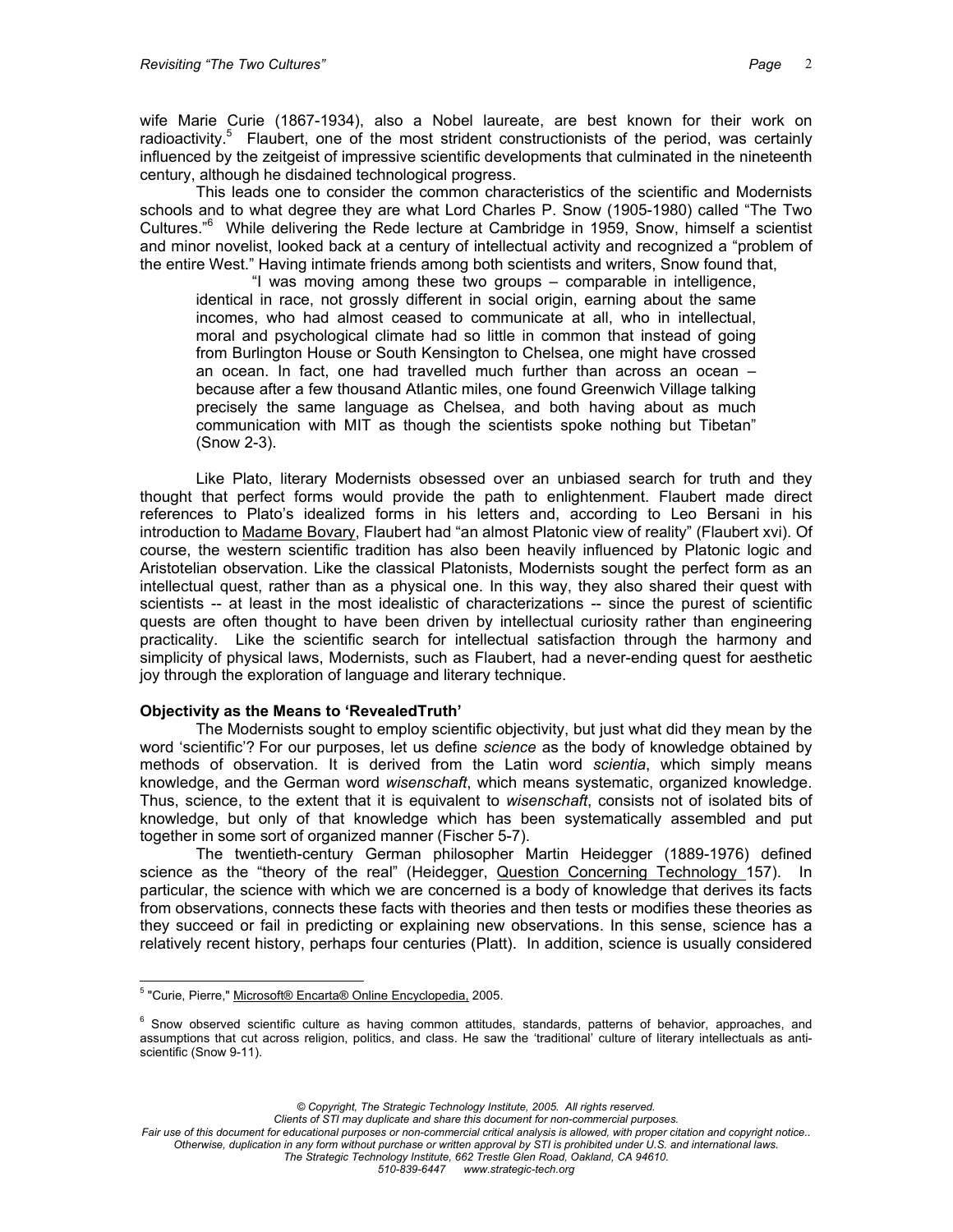by Western society as one of the highest forms of mental activity; one with truth as its goal. Heidegger notes that, "…science, as a theory of the real, …stakes everything on grasping the real purely. It does not encroach upon the real in order to change it. Pure science, we proclaim, is disinterested" (Heidegger, Question Concerning Technology 167). But, what is disinterested reality?

The roots of western scientific inquiry can be traced back to the classical philosophies of the Greeks.<sup>7</sup> Much of the modern scientific method of rational scientific inquiry owes its approach to the mimetic assumptions and Socratic logic of Plato, the Ionian Greek classical definitions of truth and beauty, and to the substantial refinements to Plato's metaphysics by the later Hellenicera Aristotle.<sup>8</sup> Aristotle, the son of a physician and Plato's pupil of twenty years, took his master's basic philosophy, added more structure and advocated verification of intuitive natural laws with objective observation (Loomis vii-xiii). Unlike Plato, Aristotle did not believe in a world of ephemeral appearances of changeless ideas. Louise Loomis, editor of a 1940's translation of Aristotle's Metaphysics, notes that Aristotle argued that, "...the world really is, has been, and will continue to be, regardless of human eyes and imaginings" (Loomis xvii-xviii). Hazard Adams commented that Aristotle believed that reality was the process by which form manifests itself through the concrete and by which the concrete takes on meaning working in accordance with ordered principles. Aristotle believed that change was a fundamental process of nature, a creative force with a conscious direction toward perfection (Adams 49).

Both a great thinker and a great scientist, Aristotle set the tone for future scientists by his method of inquiry and an avowed determination to yield to observation as the final arbiter. Like Plato, Aristotle thought it necessary to first understand and explain the workings of the human mind and to show what kinds of reasoning were valid and could be relied upon to provide knowledgewith surety.<sup>i</sup> Having channeled the power of Greek philosophical thought into a logical system of scientific classification, Aristotle came to exercise an enormous influence over European science for the next two thousand years (Loomis, xi-xxxviii).

When Europe awakened from the feudal Dark Ages and the Medieval suffocation of theocracy[ii](#page-23-1) to an enlightened approach to knowledge that included the works of Francis Bacon, Sir Isaac Newton, and Nicolaus Copernicus, it embraced the process of observation, generalization, explanation, and prediction that was fully rooted in an earthy materialism, indicative of the age. Aristotle's metaphysics defined a valid approach to seeking knowledge and his poetics defined metrics by which the scientific community still determines truth. This view of knowledge became pervasive, changing assumptions not only in science but also in the entire social fabric of Europe. Europe came to understand that the physical realm of nature is real, orderly, and, in part, understandable, or as Max Planck stated, "That is real which can be measured" (Heidegger, Question Concerning Technology 169).

Two aspects of these scientists' work stand as foundations of modern science. They include the empirical approach based upon objective, rational observation, and the use of mathematics to describe nature. The two criteria for the dynamic entity of scientific truth, either one of which is generally sufficient to cause persons to accept a principle, are first, that it can be checked by observation in a manner in which its consequences lead to its support rather than to contradictions; and second, it can be derived from intelligible principles (Fischer, 49). These principles laid the groundwork for modern scientific methods of inquiry and were forcefully argued

*© Copyright, The Strategic Technology Institute, 2005. All rights reserved.*

*Clients of STI may duplicate and share this document for non-commercial purposes.*

<span id="page-2-0"></span> $\overline{a}$  $^7$  The Ionian Greeks had an earthy tradition that stressed the enjoyment of life, commercial property, aesthetic refinement, and acceptance of newcomers. This allowed free thought and inquiry to flourish. From its earliest manifestations, the Greek mind had turned to natural philosophy, which was indistinguishable from Greek science. Led by Thales of Miletus, the Greeks saw the formation of the earth by natural processes, no longer through an act of the gods. "The Ionians conceived of nature as a completely self motivating entity," according to science historian, Thomas Goldstein. The workings of the universe occurred as mere extensions of the primordial chaos, automatic functions of its basic elements. Matter possessed its own evolutionary quality. 'Order' and 'law' were mere concepts superimposed by the human mind on the autonomous processes of nature. It was Pythagoras who is credited with the introduction of the vision of an intrinsic natural order and Plato adopted this vision (Goldstein 52).

<span id="page-2-1"></span><sup>&</sup>lt;sup>8</sup> Thales of Miletus, Anaximander, Pythagoras, Socrates, and Plato developed many of their ideas using earlier ancient works as their base (Williams 34-38).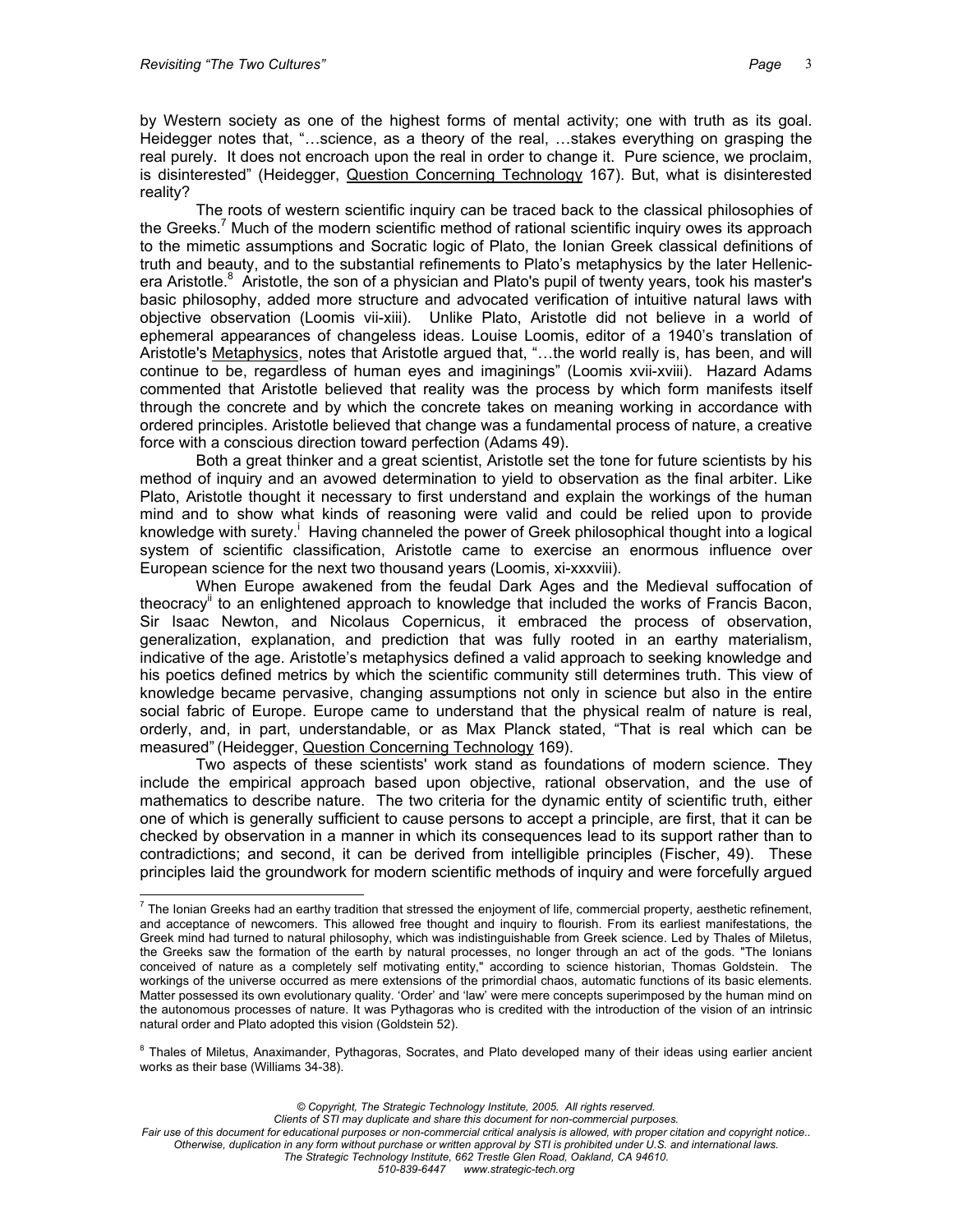by Rene' Descartes, the philosopher, and Francis Bacon, the theologian (Capra 15-120). This new approach also included the process of generalization, explanation, and prediction, or what can be thought of in modern terms as the *hypothesis*, *theory*, and *law*. [9](#page-3-0)

Just as scientists have been on a quest to understand the inner workings of nature, philosophers and poets have been trying to understand our role in the natural order of the universe. Borrowing from science, the Modernists strove for objectivity in their literary work. Flaubert stressed in his letter to Mlle. Leroyer de Chantepie that "…by ruthless method, Art achieved the precision of the physical sciences!"<sup>10</sup> "Literature will increasingly adopt the methods of science; it will be above all *educational*, which does not mean didactic."

As an example of Flaubert's precise choice of words to vividly portray a scene (he would argue that he accurately and objectively portrayed the scene), consider the following passage from Madame Bovary.

"But it was especially at mealtimes that she felt she could bear her life no longer, in that little room on the ground floor with its smoking stove, squeaking door, sweating walls and damp stone floor. All the bitterness of her life seemed to be served up to her on her plate, and as the steam rose from the boiled meat, waves of nausea rose from the depths of her soul. Charles was a slow eater; she would nibble a few hazelnuts, or lean on her elbow and idly make lines in the oilcloth with her knife" (Flaubert 56).

This dinner scene is juxtaposed to a previous scene at a ball, hosted by a wealthy aristocrat, and, by doing so, vividly contrasts the lives of the nobles with those of the middle class. Instead of the world of wealth and splendor, we see Emma and Charles Bovary return to their modest home. It is a depressing return for Emma, but a thankful one for Charles (Flaubert 48). Flaubert paints a visual picture of Emma and Charles in a very normal setting, filled with very little physical action, but with Emma's mind swelling to the breaking point with emotional tension. In addition, Flaubert's choice of words to describe the setting provides deep symbolism and contrasts Emma's imaginary world of romance with the dull reality of her life. The setting compares the humble "little room" of Charles and Emma, with its "creaking door," "damp floor," and "sweating walls," to the majesty of the home of the Marquis which occupies Emma's thoughts. Emma desires the chateau's marble floors, high ceilings, and waxed dance floor (Flaubert 40-48). Instead of a dining room filled with "blazing candelabras" and fragrant flowers that "enveloped [her] in a warm atmosphere," one imagines a rather dark and smoky room. Indeed, the room seems to be decaying along with Emma's life, as depicted by the slowly flowing sweat, smoke, and squeaks. Instead of "fine linen" and "silver dish covers," Emma is stuck with waterproof "oilcloth" to cover her dinner table. The "ground floor" room is a reminder to Emma that she is not upper class.

"We must present a picture, show nature as it is, but it must be a complete picture, we must paint the underside as well as the surface," argued Flaubert in his letter to his mistress, the poet Louise Colet.<sup>11</sup> However, he felt that understanding the objective world of external reality

<span id="page-3-0"></span> $\overline{a}$ <sup>9</sup> A *hypothesis* is a tentative assumption made in order to test its scientific consequences, but which as yet has received little verification or confirmation. A *theory* is a plausible, scientifically acceptable statement of a general principle and is used to explain phenomena. A *law* is a statement of an orderliness or interrelationship of phenomena that, as far as is known, is invariable under the stated conditions (Fischer 47). It should be stressed that the term law is used differently in reference to scientific knowledge than to other areas of everyday life. A scientific law is descriptive rather than prescriptive. It is a statement used to describe regularities found in nature, and is not a statement of what should happen. It is not correct to consider that natural objects obey the laws of nature; rather, the laws of nature describe the observed behavior of natural objects. In contrast, the laws of a human government are prescriptive in that they prescribe how people should behave.

<span id="page-3-1"></span> $10$  Paris, March 18, 1857 (Flaubert 328).

<span id="page-3-2"></span><sup>&</sup>lt;sup>11</sup> Croisset, Wednesday evening, midnight, April 6, 1853 (Flaubert 323).

*Clients of STI may duplicate and share this document for non-commercial purposes. Fair use of this document for educational purposes or non-commercial critical analysis is allowed, with proper citation and copyright notice.. Otherwise, duplication in any form without purchase or written approval by STI is prohibited under U.S. and international laws. The Strategic Technology Institute, 662 Trestle Glen Road, Oakland, CA 94610. 510-839-6447 www.strategic-tech.org*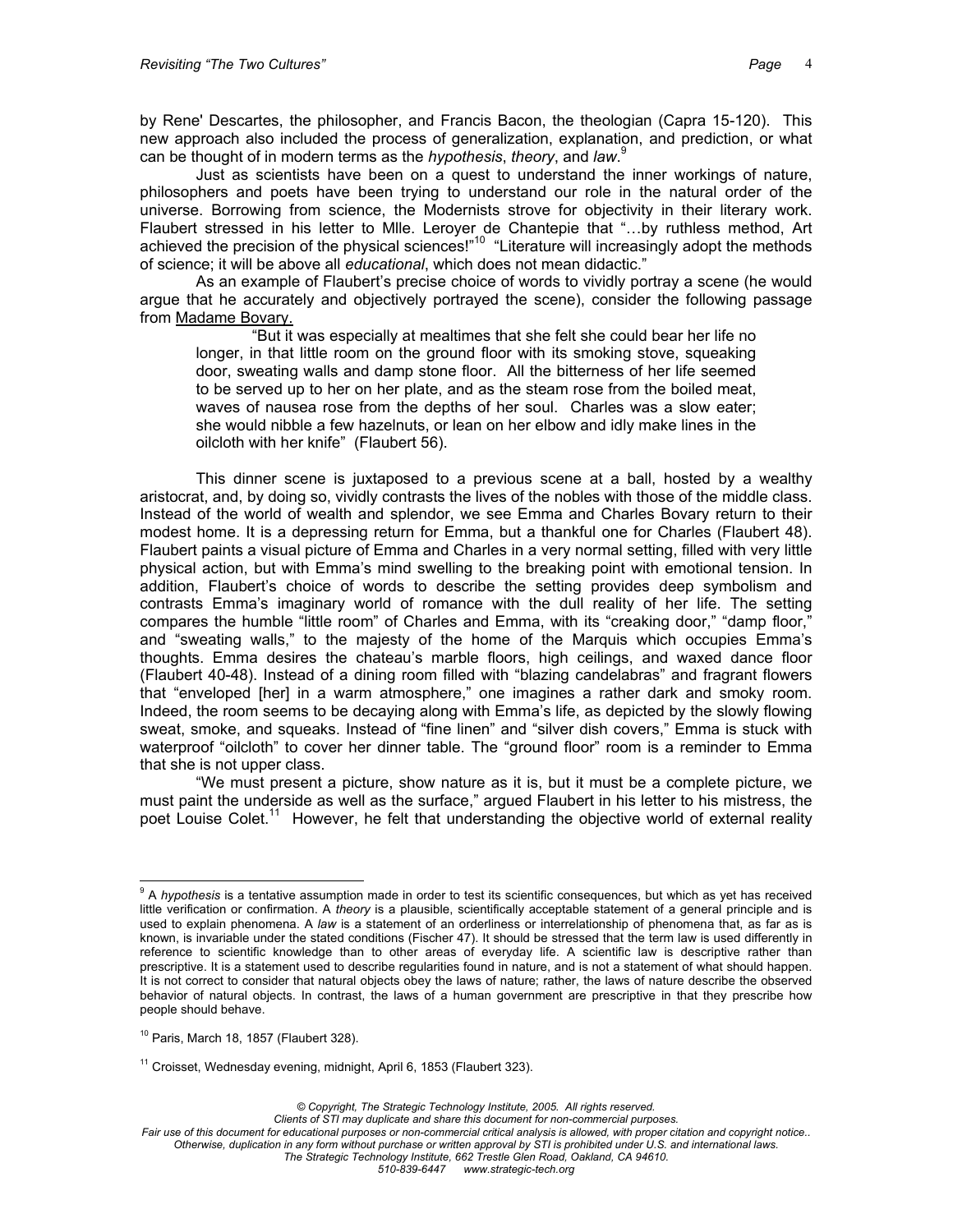Another way in which the Modernists strove for objectivity is in their passion for describing scenes in complete detail, even at the risk of boring all but the most serious readers. Consider this passage from Marcel Proust's Swann's Way in which the author uses a stream of consciousness to mimic how the brain processes the detail in something as simple as tea.

"After waiting a minute, I would go in and kiss her; Françoise would be making her tea; or, if my aunt were feeling 'upset,' she would ask instead for her tisane, and it would be my duty to shake out of the chemist's little package on to a plate the amount of lime-blossom required for infusion in boiling water. The drying of the stems had twisted them into a fantastic trellis, in the interlacings of which the pale flowers opened, as though a painter had arranged them there, grouping them in the most decorative poses. The leaves, having lost or altered their original appearance, resembled the most disparate things, the transparent wing of a fly, the blank side of a label, the petal of a rose, which had all been piled together, pounded or interwoven like the materials for a nest. A thousand trifling little details – a charming prodigality on the part of the chemist – details which would have been eliminated from an artificial preparation, gave me like a book in which one knows, the pleasure of finding that these springs of real limetrees, like those I had seen, when coming from the train, in the Avenue de la Gare, altered indeed, precisely because they were not imitations but themselves, and because they had aged. And as each new character is merely a metamorphosis from something earlier, in these little grey balls I recognized green buds plucked before their time; but beyond all else rosy, lunar, tender, gleam that lit up the blossoms among the frail forest of stems from which they hung like little golden roses …Presently my aunt would dip a little Madeleine in the boiling infusion, whose taste of dead leaves or faded blossom she so relished, and hand me a piece when it was sufficiently soft" (Proust 55-56).

Descriptions like this can go on for pages in Proust's works. In contrast, the British Modernist novelist Virginia Woolf (1882-1941) can get her message across with either detailed descriptions or an extreme economy of words. In To the Lighthouse, Woolf describes the passage of a stormy night in this way.

"The nights are full of winds and destruction; the trees plunge and bend and their leaves fly helter skelter until the lawn is plastered with them and they lie packed in gutters and choke rain-pipes and scatter damp paths. Also the sea tosses itself and breaks itself, and should any sleeper fancying that he might find on the beach an answer to his doubts, a sharer of his solitude, throw off his bedclothes and go down by himself to walk on the sand, no image with semblance of serving and divine promptitude comes readily to hand bringing the night to order and making the world reflect the compass of the soul. The hand dwindles in his hand; the voice bellows in his ear. Almost it would appear that it is useless in such confusion to ask the night those questions as to what, and why, and wherefore, which tempt the sleeper from his bed to seek an answer" (Woolf 128).

She also shows how human life is merely incidental, in the overall scheme of time.

"[Mr. Ramsay, stumbling along a passage one dark morning, stretched his arms out, but Mrs. Ramsay having died rather suddenly the night before, his arms, though stretched out, remained empty.]" (Woolf 128)

<span id="page-4-0"></span> $\overline{a}$  $12$  Croisset, Thursday night, 11 o'clock, July 7-8, 1853 (Flaubert 324).

*<sup>©</sup> Copyright, The Strategic Technology Institute, 2005. All rights reserved.*

*Fair use of this document for educational purposes or non-commercial critical analysis is allowed, with proper citation and copyright notice.. Otherwise, duplication in any form without purchase or written approval by STI is prohibited under U.S. and international laws. The Strategic Technology Institute, 662 Trestle Glen Road, Oakland, CA 94610. 510-839-6447 www.strategic-tech.org*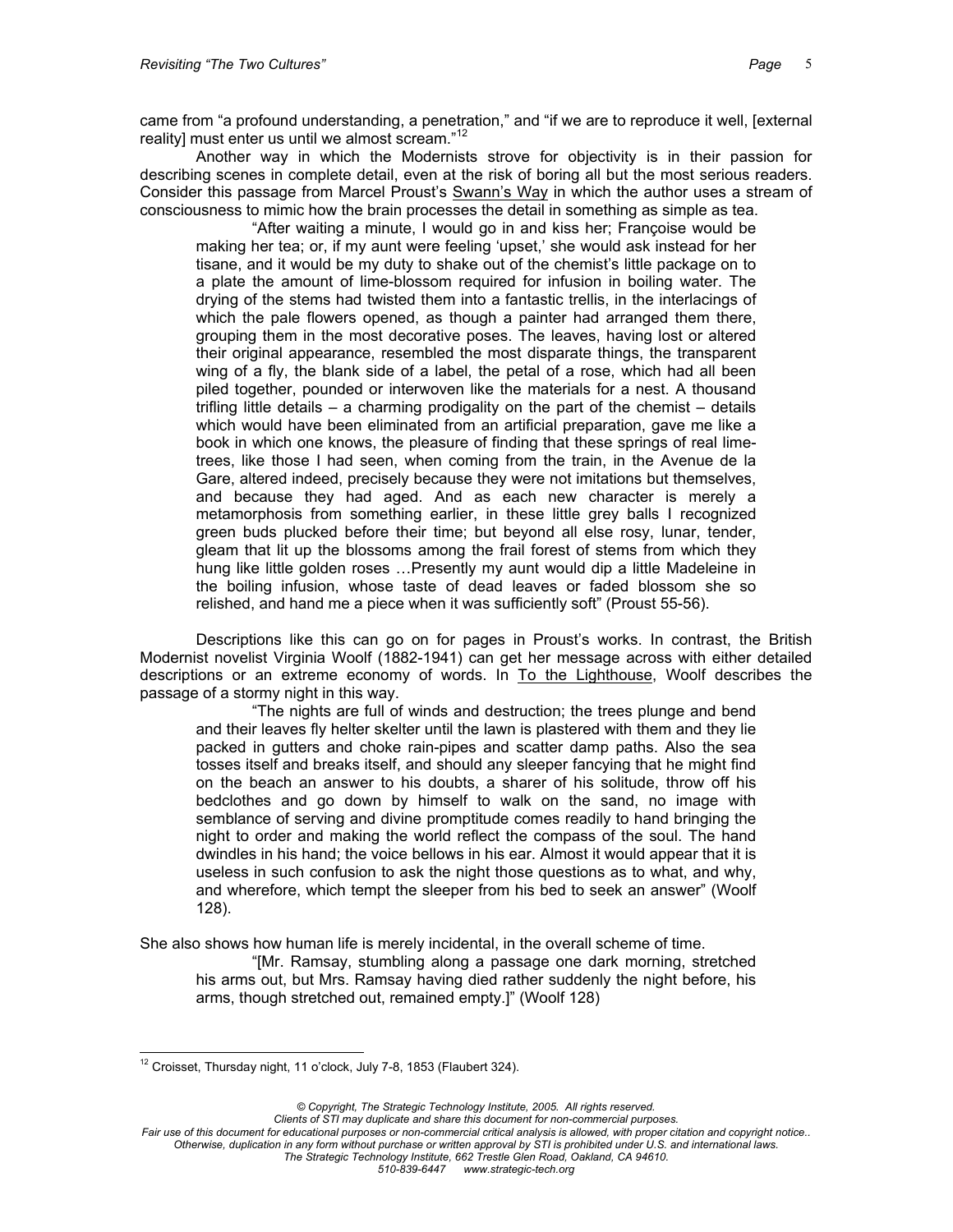In just a few parenthetical words, Woolf eliminates the most significant character found in the first two-thirds of the novel. Woolf's economy of words is almost like Japanese haiku.

"[Macalister's boy took one of the fish and cut a square out of its side to bait his hook with. The mutilated body (it was alive still) was thrown back into the sea.]" (Woolf 180)

Those two sentences compose the entirety of a chapter.

Flaubert's "profound understanding" of life started with imagining certain caricatures. According to the novelist Guy de Maupassant,

"In Madame Bovary, each character is a type, that is the essence of a series of persons belonging to the same intellectual order. Proceeding by deduction, he made these persons perform those characteristic actions, which must inevitably perform with an absolute logic, given their temperaments. The country doctor, the dreamy provincial woman, the pharmacist,…the priest, the lovers, and even all the minor figures are types, endowed with a threedimensionality that is all the more effective because in them the writer has distilled quantities of related observations, and all the more lifelike because they represent the most typical examples of their class" (Flaubert 341-342).

In this manner, Flaubert used his style of logic to fill in where observation was not possible or, through stereotyping, demonstrate that observation was not needed.

Thousands of years earlier, in his *Organon*, Aristotle outlined the steps by which a science or body of knowledge may be firmly built up from its starting point in certain fundamental axioms or obvious statements, perceived intuitively to be true. Every science, as Aristotle pointed out, must begin with a few general truths. They cannot be logically proved, but our minds by simple intuition accept them as obviously true. Without such assumptions as foundations, we could never start to build anything (Loomis, xi-xxxviii). Louise Loomis noted that he reasoned like Plato, from ideal abstract principles, whenever the subject of the reasoning lay outside his field of observation. Through caricatures and stereotyping, Flaubert uses the same abstraction technique and we are compelled to follow the lives of the characters to their logical conclusions.

## **Truth and Perfection as a Function of Form and Technique**

Discovering truth is a core human passion that is fundamental to the tangible processes of scientific inquiry. "Perhaps, because we know so few things with certainty, we value the search for truth," notes science journalist K.C. Cole (Cole 147). Using an allegorical style, Plato argued that reality was to be found in 'ideas' or perfect 'forms,' not in the world of 'appearances' (Adams 11). He believed that there was another world of ideas and truth around us that we could not directly touch with our human senses.

To Plato, life was a never-ending search for these ideal forms, truth, and beauty. Likewise, Modernists searched for truth embodied in ideal forms. According to Flaubert, writing to Louise Colet,

> "There is no such thing as a beautiful idea without beautiful form, and vice versa. Beauty is secreted by form in the world of Art, as in our human world form gives rise to temptation and love. Just as you cannot separate from a physical body the qualities that make it up, that is, color, size, solidity, without destroying it, just so you cannot remove the form from the Idea, for the Idea exists only by virtue of the form."<sup>[13](#page-5-0)</sup>

Drawing an analogy to Plato, Flaubert goes on to comment on the importance of structure and harmony in his letter to George Sand.

*© Copyright, The Strategic Technology Institute, 2005. All rights reserved.*

<span id="page-5-0"></span> $\overline{a}$  $13$  Croisset, Friday, 10 P.M., September 18, 1846 (Flaubert 313).

*Fair use of this document for educational purposes or non-commercial critical analysis is allowed, with proper citation and copyright notice.. Otherwise, duplication in any form without purchase or written approval by STI is prohibited under U.S. and international laws. The Strategic Technology Institute, 662 Trestle Glen Road, Oakland, CA 94610. 510-839-6447 www.strategic-tech.org*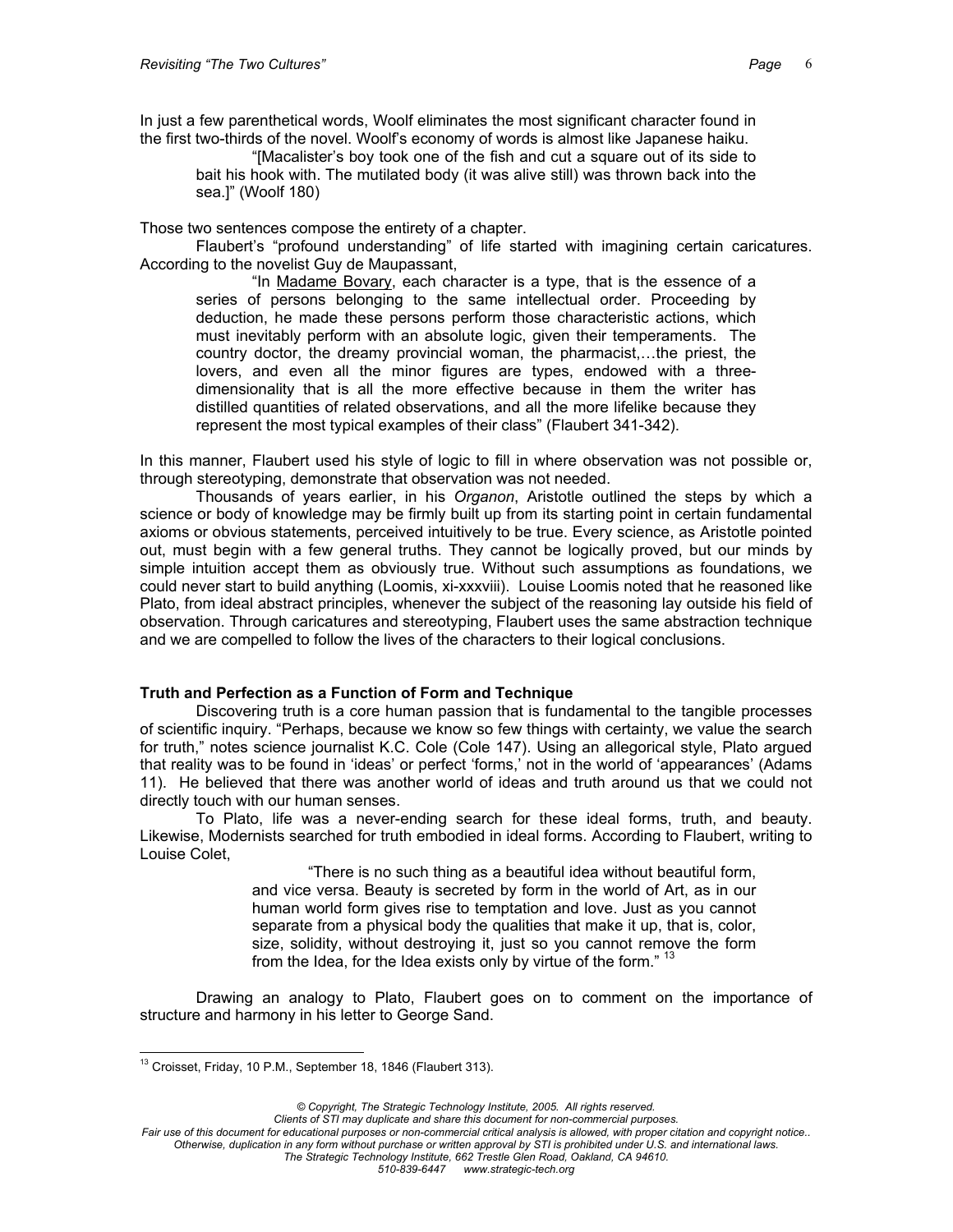"In the precision of the structure, the reality of the elements, the polish of the surface, the harmony of the whole, is there not an intrinsic value, a species of divine force, something as eternal as a principle? (I speak as a Platonist.)"<sup>[14](#page-6-0)</sup>

Platonists, scientists, and Modernists often searched for the properties of an ideal, rather than the reality of an ideal. Guy de Maupassant commented that Flaubert, "believed in style, that is, in a unique, absolute manner of expressing a thing in all its color and intensity. For him, in the work of art the material inevitably imposes the unique and right expression, the measure, the rhythm, all the elements of form. Obsessed by this absolute belief that there exists only one way of expressing a thing, one noun to name it, one adjective to qualify it and one verb to set it in motion, he engaged in a superhuman labor in order to discover for each sentence that noun, that epithet, and that verb" (Flaubert 343). Erich Auerbach noted that Flaubert held a conviction that, "Every event, if one is able to express it purely and completely, interprets itself and the persons involved in it far better and more completely than any opinion or judgment appended to it could do" (Flaubert 376).

In this manner, Flaubert packs significant imagery, emotion, and meaning in even his simpler passages. The very location of a paragraph, coupled with Flaubert's choice of words, provides deep insight into the thinking processes of his characters. In the dinner scene of Madame Bovary, the food itself provides an indicator of social class. Emma saw the wealthy eating lobster, almond milk bisques, truffles, pomegranates, pineapple, maraschino ice, and drinking champagne, and wines from Spain and the Rhone region. In contrast, she and Charles are stuck with boiled meat, onion soup, and hazelnuts (Flaubert 41-48). Just as the steam rose from the boiled meat, every aspect of the dinner with Charles caused bitterness and nausea to well up in Emma. The scene itself is a climax in the chapter, a turning point in the story, and a critical transition in Emma's development. It comes after Emma's night at the ball, where "contact with wealth had left something on [her heart] which would not wear away." It created a "gap in her life," and, as such, she decided to no longer bear her life with Charles (Flaubert 48).

Structure and imagery through words were critical to Flaubert's ability to accurately portray the scene of Charles and Emma. But, how accurate can one be when the scene is being created in one's mind? Plato, relaying the point of view of his teacher, Socrates, in his *Dialogues*, affirmed the belief that real knowledge was unobtainable. It depended on an absolute definition, which was inaccessible (Stone 39). To Plato absolute truth was unattainable because he believed that what we see around us is merely an image. Likewise, K.C. Cole notes that, "…truth can be highly counterintuitive and sense is hardly common" (Cole 6). She explains that there is great difficulty in getting true information from what we call the 'real world,' since we only glimpse that world through patterns or signals that are created, at least in part, outside ourselves (Cole 39).<sup>[15](#page-6-1)</sup> Plato was correct -- Humans cannot know all things.

However, Plato separated form and content in a way that allowed the power of reason, logic, and allegory to get one closer to the truth. In the *Allegory of the Cave*, in which the cave

*© Copyright, The Strategic Technology Institute, 2005. All rights reserved.*

*Clients of STI may duplicate and share this document for non-commercial purposes.*

<span id="page-6-0"></span> $\overline{a}$  $14$  Croisset, Monday evening, April 3, 1876 (Flaubert 328).

<span id="page-6-1"></span><sup>&</sup>lt;sup>15</sup> K.C. Cole notes that scientists can only measure those things that are known or suspected to actually be there (Cole 48). We also miss a great deal because we perceive only things on our own scale and the sheer complexity of nature, where every part influences every other part, creating a tight weave of causes and consequences are much too knotted to untangle (Cole 58, 77). In addition, signals make sense only in context. In a different context, the same message can have no meaning at all. Cole explains that if you send someone a message in code, but they have no way to decode it, your message has no more information than total nonsense (Cole 86). Therefore, if one understands human limitations, one will be forced to understand the limitations of science and why science alone cannot capture the breathtaking enormity of the world outside human senses. Likewise, Carl Sagan pointed out that our modern scientific method of inquiry is also based upon our senses. Since we inhabit physical space and time, phenomena outside this realm, things of the microscopic world of the interior of atoms or the macroscopic world of the universe, are beyond our physical senses. Although, one may use electron microscopes to probe the atom or radio telescopes to study the universe, we cannot escape the fact that these are merely devices that transform signals into the forms that our senses can recognize (Sagan, Broca's Brain 15-16).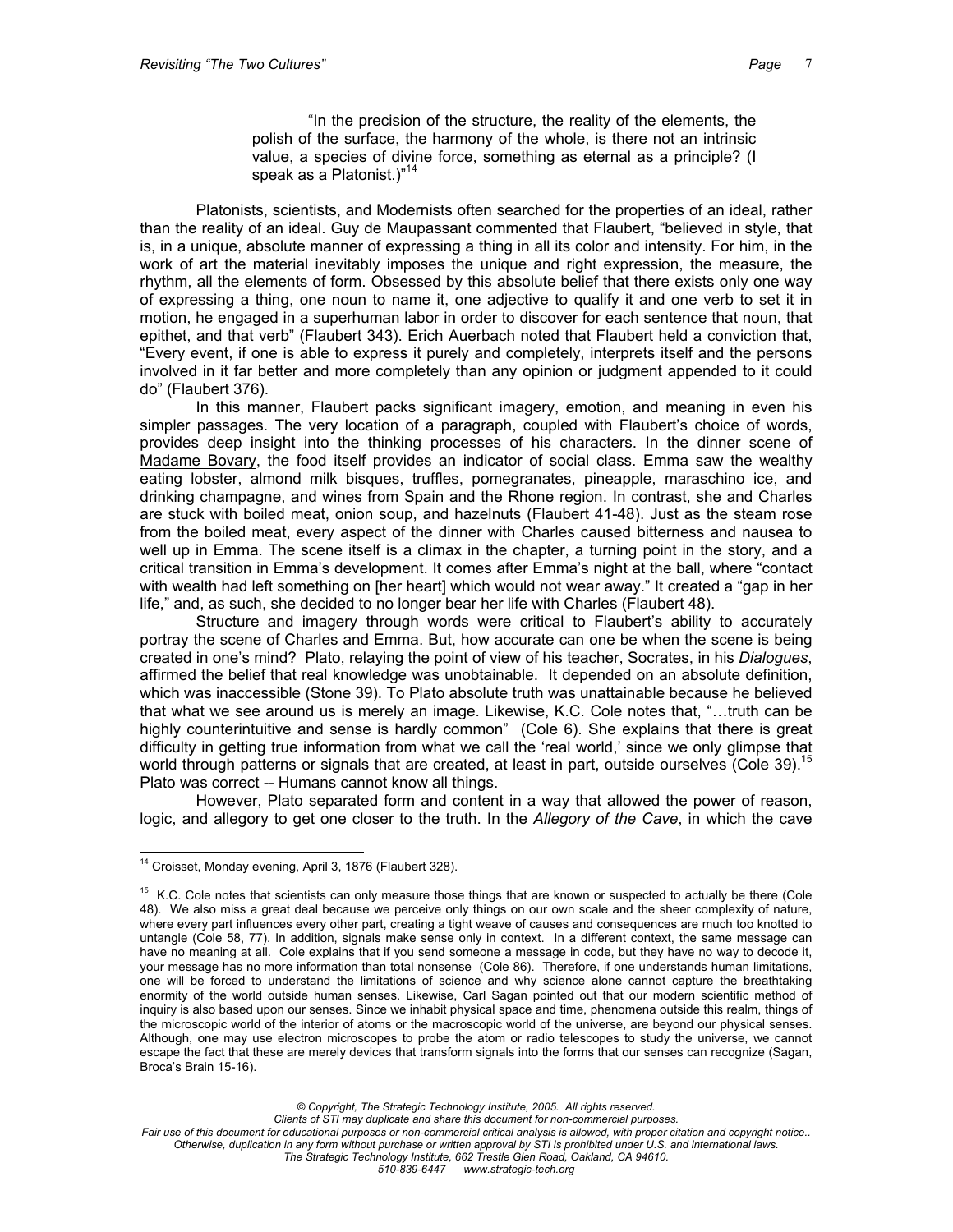represents the realm of belief or faith, and the light represents the realm of truth and knowledge, Plato's mimetic philosophy of natural order holds that the ability to attain true knowledge is accomplished through a difficult path of acquisition (Adams 11). The path that Plato recommends is a journey within the mind. Platonic logical truth and unambiguous conclusions are found by following clear rules of deduction.<sup>16</sup> Truth, in this Platonic sense, is relative to the seeker's level of knowledge. One experiences this today. When science makes a discovery, it seems to only peel off layers of a never-ending "ever juicier mystery," as Frank Oppenheimer called it (Cole 49). Therefore, to Plato, truth emerged through the power of reason and only then would he observe truth as making sense.

However, to what extent can one actually know nature? Aristotle believed that the truth was in the material and he searched for the universals that lead one to truth. In modern science, getting closer to the truth in the real world requires dealing with probabilities, natural variations, and perfect blocks of logical propositions.<sup>17</sup> As Cole suggests, "You see something and then try everything you can think of to make it go away; you turn it upside down and inside out, and push on it from every possible angle. If it's still there, maybe you've got something" (Cole 96). Virginia Woolf would agree. Near the end of To the Lighthouse, Lily realizes that she would need more than fifty pairs of eyes in order to gain a complete understanding of Mrs. Ramsay (Woolf 198). As such, Woolf uses the technique of allowing the reader to view characters, and even objects, such as the lighthouse, through the consciousness of competing points of view.

Cole suggests that, "The fact that patterns repeat allows us to formulate laws of nature – really, recipes encoded in equations that describe relationships that repeat over and over again" (Cole 72). She concludes that math helps scientists articulate, manipulate, and discover reality (Cole 7). We may never understand everything, but one can get some pretty good indications that allow rational conclusions to be drawn.

## **Objectivity is a Myth**

 $\overline{a}$ 

The Modernists were very proud of their commitment to three-dimensional realism and objectivity. Therefore, if one were to take Flaubert at his word, one would believe that his style of narration strictly followed an explanation he gave in a letter to Mlle. de Chantepie, "…the way God is in the creation, invisible and all-powerful; he should be felt everywhere but seen nowhere."<sup>19</sup> However, Flaubert's style of narration, on the surface detached and objective, is revealed, through complex layering and juxtaposition of language, as providing a very opinionated point of view. The narration, seemingly objective in Madame Bovary, is in fact interpreted through Emma Bovary's eyes and is subject to her increasingly biased perspective, which is filled with contempt for her husband Charles and the provincial lifestyle with which he is

<span id="page-7-3"></span> $19$  Paris, March 18, 1857 (Flaubert 328).

*© Copyright, The Strategic Technology Institute, 2005. All rights reserved.*

*Clients of STI may duplicate and share this document for non-commercial purposes.*

<span id="page-7-0"></span> $16$  The ascension out of Palto's cave, from belief to knowledge, is a painful journey, but once positive movement is made, it can be seen to be a move in the right direction toward reality. When one is out of the cave and one's eyes adjust to the light, there is yet another truth -- namely that the light is actually produced by the sun.

<span id="page-7-1"></span> $17$  The Marquis de Laplace (1749-1827) noted that, "... nearly all our knowledge is problematical; and in the small number of things we know with certainty, even in the mathematical sciences themselves, the principle means for ascertaining truth – induction and analogy – are based on probabilities" (Cole 147). Alternatively, Albert Einstein (1879-1955) noted, "As far as the laws of mathematics refer to reality, they are not certain, and as far as they are certain, they do not refer to reality" (Cole 147).

<span id="page-7-2"></span><sup>&</sup>lt;sup>18</sup> Carl Sagan eloquently expressed our potential and limitations as he compared our physical realm to the world of a grain of salt. Since there are more atoms in salt than connections in our brains, we can never expect to know everything with certainty in the microscopic world of a grain of salt. Sagan explained that the one thousand trillion sodium and chlorine atoms in a grain of salt would overwhelm our ability to understand salt if we were forced to know about every atom. This is because the human brain has a limit of approximately ten trillion neurons and dendrites, the connections between neurons. Just as unknowable are phenomena on the cosmic scale of the universe (Sagan, Broca's Brain 15-16). However, if we use the empirical approach and seek out regularities and principles, we can understand both the grain of salt and the universe through extrapolation.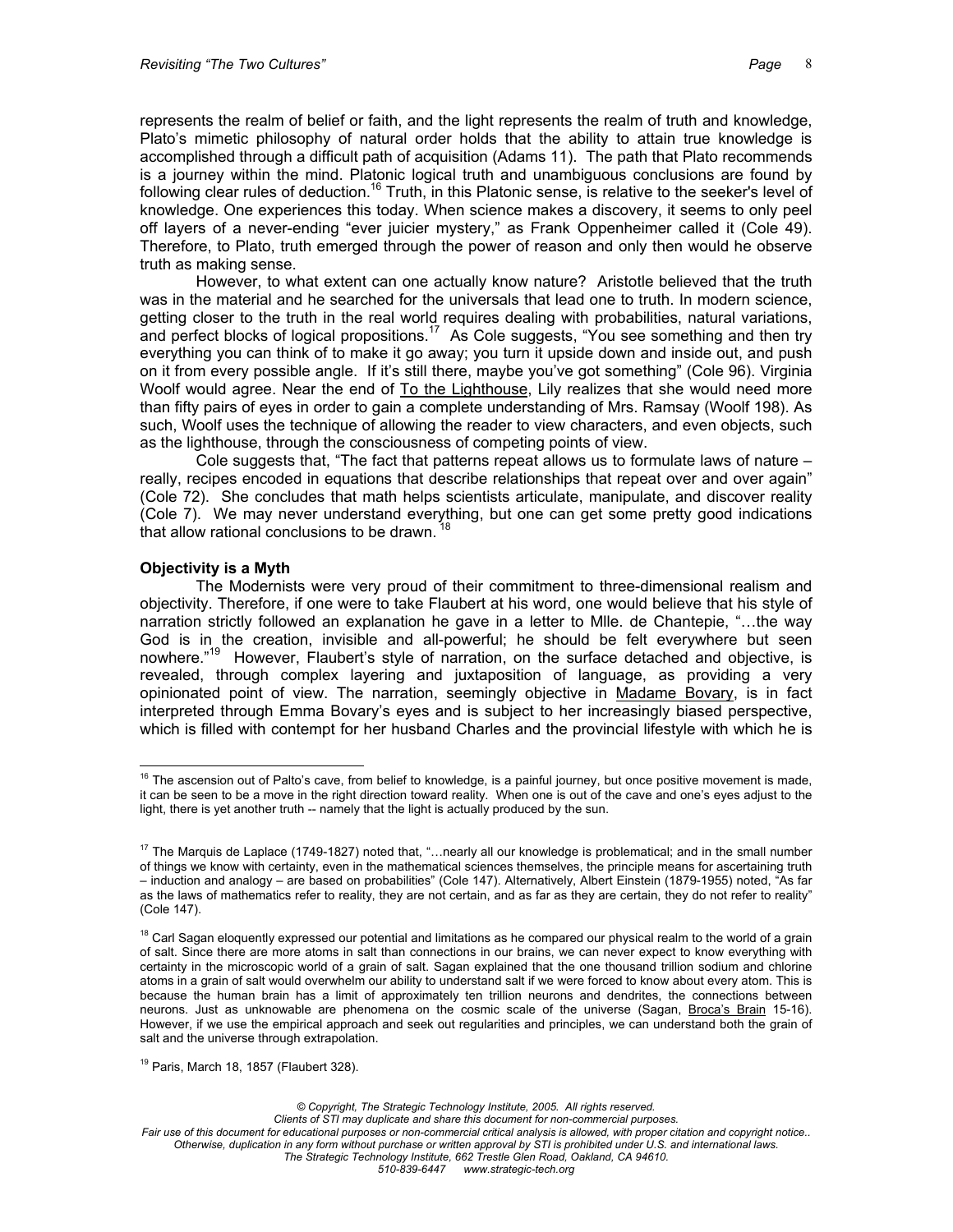comfortable. For example, at the Marquis d'Andervilliers' ball at La Vaubyessard, Emma seems to overlook the wretchedness of the "pendulous-lipped old man" Duc de Laverdiere, because of his higher social class.<sup>20</sup> She saw him as "awe inspiring" and "extraordinary" (Flaubert 42). However, no such tolerance or even pity is given to Charles. "Good natured and unpretentious," Emma sees Charles as having "crude manners," such as "making gulping sounds each time he swallowed a spoonful of soup," and being no more interested in Emma's world of fanciful romance and high society as her greyhound, the logs in the fireplace, or the pendulum of the clock (Flaubert 53). In Emma's mind, while at the ball, "everything beyond it was shrouded in darkness." As Flaubert narrates, "In the dazzling splendor that now surrounded her, the memory of her past life, hitherto so vivid, began to fade away completely, and she almost doubted that she had ever lived it" (Flaubert 44).

Flaubert argued for an approach to literature that was all-knowing but objective. "The reader must feel in every atom, on every surface, a concealed and infinite indifference," notes Flaubert.<sup>21</sup> However, Guy de Maupassant, writing in an 1885 essay, questioned Flaubert's objectivity and whether his technique of defining characters as an archetype could ever lead to objectivity. "One need only read Madame Bovary intelligently to realize that nothing could be further from realism. A realist is a writer who concerns himself with the bald fact alone without understanding the relative importance or noting repercussions. For Gustave Flaubert, a fact by itself signified nothing. His work method, his artistic method relied much more on penetration than on observation" notes de Maupassant. He goes on to quote Flaubert, "The only truth is in relationships, that is, in the way in which we perceive objects" (Flaubert 341).

In its purest sense, science is also based upon a search for the truth, but in reality, it does so in a society that bends the truth to suit its needs. Jacob Bronowski stated it this way:

"The society of scientists is simple because it has a directing purpose: to explore the truth. Nevertheless, it has to solve the problem of everyday society, which is to find a compromise between man and men. It must encourage the simple scientist to be independent, and the body of scientists to be tolerant. From the basic conditions, which form the prime values, there follows step by step a range of values: dissent, freedom of thought and speech, justice, honor, human dignity, and self respect" (Bronowski 68).

In an absolute sense, truth and neutrality in science are limited to the facts of nature that are there for observation via our senses. In a less absolute sense, truth in science is limited to that which is directly observed and sensed by the observer. Even here any expression of absolute truthfulness is limited by the time and space relationships between the observer and that which is being observed, and also by the restrictions inherent in the use of language to express the observation. Anything beyond this is, in effect, a *belief* rather than absolute, true knowledge. In brief, it is impossible to separate fact in nature from one's own interpretation of it (Fischer 5-7).

Far from an objective realist, Flaubert's technique of painting a visual image through inner monologues gives the reader a peek into Flaubert's biases. Martin Turnell's view is that,

"We cannot fail to notice that he was continually tipping the scales, …trying to give these sordid provincials an importance which they were far from possessing. For Flaubert's figures will not bear the weight of symbolism that he tried to attach to them. …We remain unconvinced by the irony as we are unconvinced by the pessimism. …Flaubert's pessimism, whether it is a mature conception of life or an immature cynicism which is masquerading as mature vision…[is a] carefully planned attack on human nature. …For when we look into the structure of Madame Bovary, we find that so far from being a detached study of sexual mania and in spite of its superficial moral orthodoxy, it is an onslaught

*© Copyright, The Strategic Technology Institute, 2005. All rights reserved.*

*Clients of STI may duplicate and share this document for non-commercial purposes.*

<span id="page-8-0"></span> $\overline{a}$  $^{20}$  Duc de Laverdiere is rumored to have lived a life of duels and debauch and to have slept with Marie-Antoinette (Flaubert 42).

<span id="page-8-1"></span><sup>&</sup>lt;sup>21</sup> Croisset, Thursday, 1 P.M., December 9, 1852 (Flaubert 319).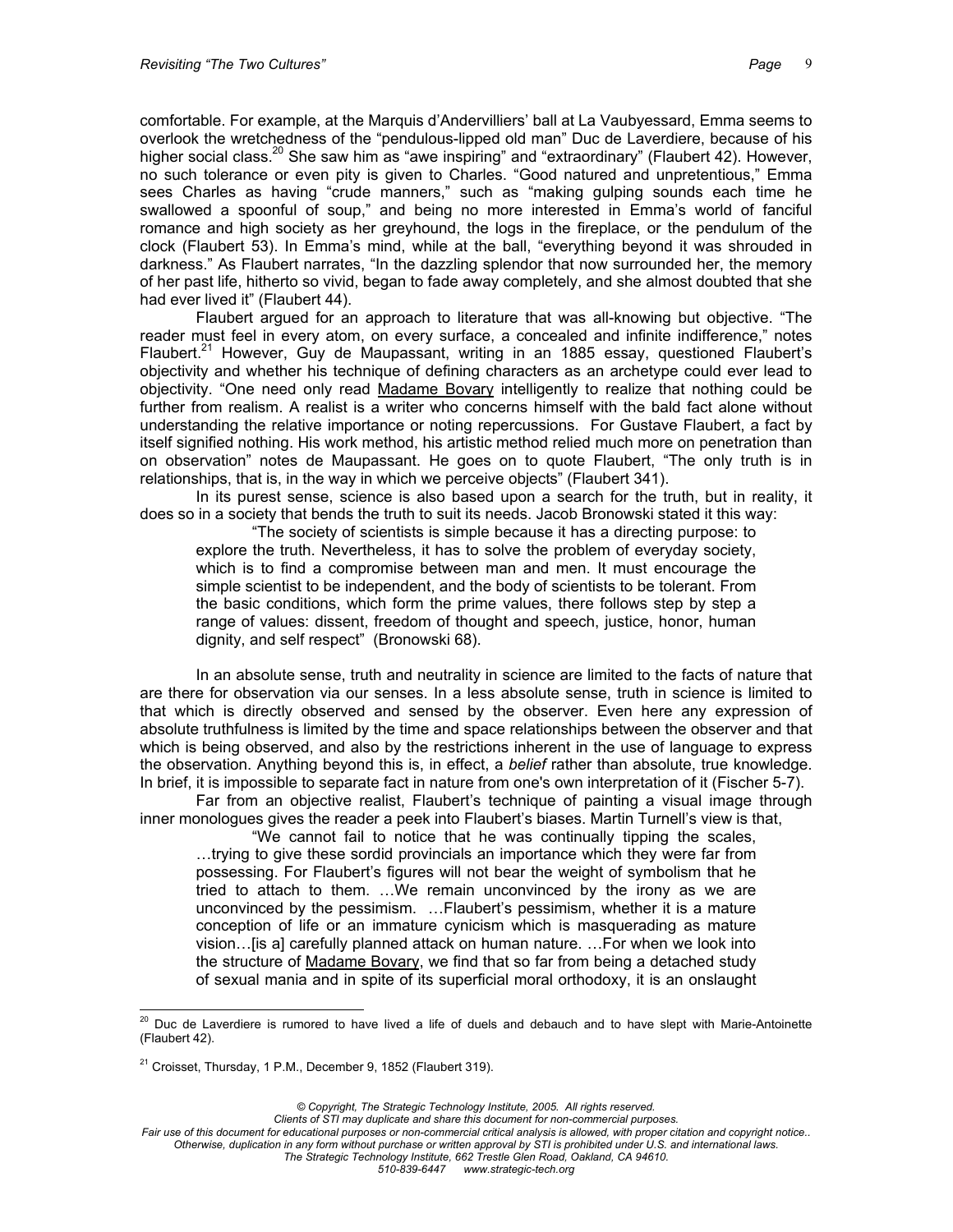on the whole basis of human feeling and all spiritual and moral values" (Flaubert 400-402).

Using this technique, Flaubert seems to exhibit a mix of objectivity in observing a scene and subjectivity in portraying the thoughts and feelings of his characters. In the dinner scene, Emma is bored beyond her ability to bear it. $^{22}$  The dinner scene portrays her boredom physically as she "leans on her elbow" and "makes lines in the oilcloth with her knife." As far as she is concerned, nothing exciting ever happened to or with Charles. He is even a bovine-like "slow eater" in contrast to the "riotous supper parties" of writers and actresses that Emma envisions is occurring in Paris (Flaubert 50). Such free indirect discourse, where the narrator attributes thoughts and feelings without attribution or quotation marks, betrays Flaubert's insistence on pure scientific objectivity.

Truth in science is also transitory. A study of the history and evolution of aesthetics helps one understand that every society determines reality, truth, beauty, and values in accordance with its own worldview and its evolutionary point in time. Likewise, cultural development has been facilitated by evolving, sometimes revolutionary, paradigms.  $23$  By examining the structure of scientific change, one notices parallels with the evolution of aesthetic theories, each of which are products of their particular time, culture, and worldview.<sup>24</sup> The worldviews held by individuals or by groups are very influential in determining behavior, as well as in determining motivations, attitudes and actions. Scientists and engineers, being fully human, also experience the effects of paradigms. They and their findings are influenced by the mainstream of social thought framed by current technology and prevalent belief systems. By using knowledge of the universe, creativity, and a scientific approach to problem solving, scientists develop new paradigms.<sup>25</sup> As Heidegger reminds us, "[Even though] every phenomenon emerging within an area of science is refined to such a point that it fits into the normative objective coherence of the theory…that normative coherence itself is thereby changed from time to time" (Heidegger, Question Concerning Technology 169). Even Aristotle was willing to reject or change his theories when a closer examination of nature proved them wrong. He was quite aware that his work was only the beginning, to be corrected and developed by those who came after him, citing, "Inventions are either the elaboration by later workers of the results of previous labor handed down by others, or original discoveries, small in their beginnings but far more important than what will later be developed from them" (Loomis xxv).

Similar to the evolution of metaphysics among philosophers and critical aesthetics among artists, the process that causes scientists to accept new evidence and change schools of thought was thoroughly examined in 1962 by MIT professor Thomas Kuhn, a science historian and philosopher (Kuhn 1-181). Kuhn noted that paradigm development goes through several predictable structural stages from 'normal science' to new paradigm acceptance. Normal science looks somewhat like aesthetic theories based on seventeeth-century 'Neoclassicism,' in which

*© Copyright, The Strategic Technology Institute, 2005. All rights reserved.*

<span id="page-9-0"></span> $\overline{a}$  $22$  Prior to the scene, we learned of Emma's longing for something romantically magical to happen. "In the depths of her soul, she was waiting for something to happen." Instead, she has a series of "identical days," "innumerable," "regular," "monotonous," and a future that was a "long dark corridor with only a locked door at the end" (Flaubert 54-55).

<span id="page-9-1"></span><sup>23</sup> Thomas Kuhn described a *paradigm* as a way of seeing the world and practicing science in it. The characteristics of a new paradigm include new scientific achievements sufficiently unprecedented to attract an enduring group of adherents away from competing modes of scientific activity and, at the same time, sufficiently open-ended to leave all sorts of problems for the new group of practitioners to solve (Kuhn 163-166).

<span id="page-9-2"></span><sup>&</sup>lt;sup>24</sup> Whether philosophical worldviews guide scientific inquiry, or whether scientific discoveries catalyze new worldviews is beyond the scope of this essay. Regardless of the causal effect, it is clear that there is interplay between the cultural philosophy of an era and the approach to that era's scientific search for truth.

<span id="page-9-3"></span><sup>&</sup>lt;sup>25</sup> Within the community of scientists, the validity of scientific truth, or probable truth, is based on statistical arguments. The community relies on truth by consensus, better known as 'peer review.' This peer review is based on a shared paradigm or worldview of how to evaluate evidence and come to agreement, or at least temporary agreement, until it is overruled by new insights and information. Cole describes scientific truth as "…less a collection of facts than a running argument" (Cole 127).

*Fair use of this document for educational purposes or non-commercial critical analysis is allowed, with proper citation and copyright notice.. Otherwise, duplication in any form without purchase or written approval by STI is prohibited under U.S. and international laws. The Strategic Technology Institute, 662 Trestle Glen Road, Oakland, CA 94610. 510-839-6447 www.strategic-tech.org*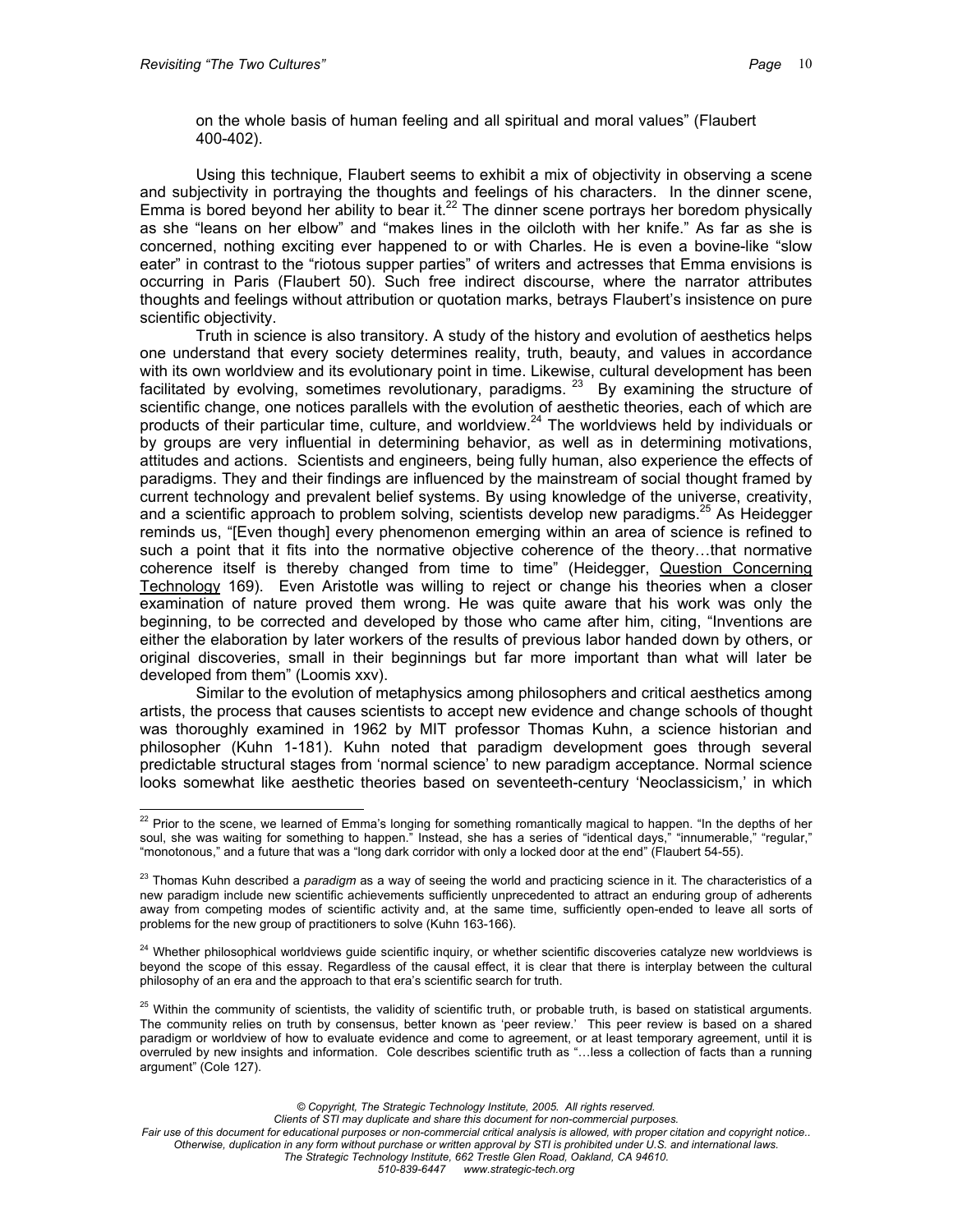nature has structure and follows rules.<sup>26</sup> As Alexander Pope (1688-1744) suggested, there is an unchanging 'methodized' nature of structure, genre, harmony, and symmetry, which was the standard for developing and judging artistic forms (Adams 273-274). It is somewhat like John Dryden's (1631-1700) acceptance of rules of time, place, and action to the aesthetics of poetry and rests on Immanuel Kant's (1724-1804) treatment of *apriori* assumptions to his systems-like theory of aesthetics in a 'phenomenal' world of sensory data (Adams 213-240, 374-386). Likewise, by accepting Newtonian physics as a framework of inviolate rules, this freedom allowed members of the scientific community to concentrate exclusively upon the subtlest and most esoteric of the phenomena that concerned it. Inevitably, this increased the effectiveness and efficiency with which the group as a whole solved new problems, according to Kuhn.

However, there are always competing schools of thought, each of which constantly questions the very foundations of the others. It is these competing schools that provide science with a self-correcting mechanism that ensures that the foundations of normal science will not go unchallenged (Kuhn 163). The overthrow of scientific paradigms look somewhat like nineteenthcentury Expressive Theories of aesthetics, involving creativity and imagination, where, as William Wordsworth (1770-1850) suggested to his contemporaries, intuition and feeling become the basis of imagination that gives one the power to grasp nature (Adams 436-446). In a similar fashion, scientific revolutions are inaugurated by a growing, often intuitive sense, restricted to a narrow subdivision of creative minorities within the scientific community, that an existing paradigm has ceased to function adequately in the explanation of an aspect of nature for which that paradigm itself had previously led the way.<sup>27</sup> So as the crisis, that common awareness that something has gone wrong, shakes the very foundations of established thought, it generates a scientific revolution (Kuhn 163-166).

Scientific truth evolves based upon new knowledge and an internal competition among ideas within the scientific community. The Modernists, however, claimed to be independent of other authors. They believed their work to be unique and revolutionary. For example, Flaubert denied the influences of his predecessors and his contemporaries. According to Emile Zola,

"I argued twenty times with him on this subject without being able to make him admit, even when confronted by the evidence, that writers do not appear as isolated phenomena; they influence each other, they form a chain which brings about certain developments, according to the climate of the times. He, like the fanatical individualist he was, would shout outrageous things at me: that every writer was independent, that society had nothing to do with literature, that you had to write in a beautiful style, and that was all (Flaubert 334). He absolutely refused to see anything other than literature in the novels of others and even in his own: he denied that they had anything to do with, I won't say the progress of ideas, but even with the history of ideas; beautiful language, nothing more" (Flaubert 335).

The scientific community is not innocent of the charge of intellectual tyranny either. As such, Western science has traditionally rejected the value to the human spirit of faith, emotion, intuition, hope, and general use of the emotional part of the brain. There has been a mechanistic claim among scientists that living organisms are nothing more than very complex physicochemical systems (Hempel 101). This led to a view among scientists that scientific theories could be applied to social phenomena, and they should be described, analyzed, and explained in terms of the situations of the individual agents involved in them and by reference to the laws and

*Clients of STI may duplicate and share this document for non-commercial purposes.*

<span id="page-10-0"></span> $\overline{a}$  $^{26}$  Normal science as defined by Kuhn means the body of research firmly based upon one or more past scientific achievements that some particular scientific community acknowledges for a time as supplying the foundation for its further practice (Kuhn 163). The findings of such achievements are the bases for all underlying scientific assumptions and free the scientific community from constantly re-examining its first principles.

<span id="page-10-1"></span><sup>&</sup>lt;sup>27</sup> This sense of crisis drives a re-evaluation of the existing view and need not be generated by the work of the community that experiences the crisis. For instance, new instruments such as the electron microscope or new laws like Maxwell's wave theories may develop in one specialty and their assimilation may create a crisis in another (Kuhn 163-166).

*<sup>©</sup> Copyright, The Strategic Technology Institute, 2005. All rights reserved.*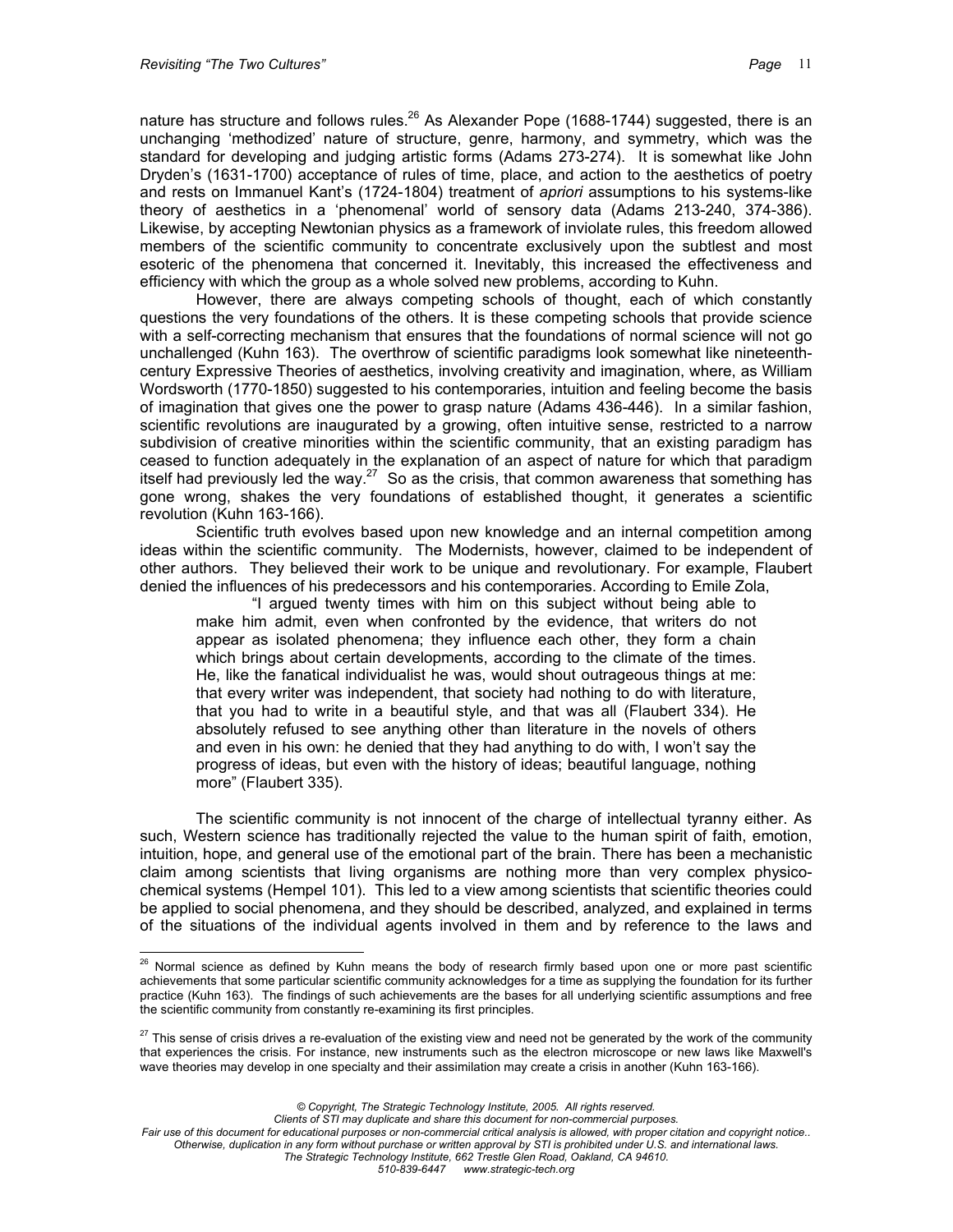theories concerning individual human behavior (Hempel 110). This view has also been called *scientism*. [28](#page-11-0) Robert Jastrow, the founder of NASA's Goddard Institute, observes:

"Scientists cannot bear the thought of a natural phenomenon, which cannot be explained, even with unlimited time and money. There is a kind of religion in science; it is the religion of a person who believes there is order and harmony in the universe. Every event can be explained in a rational way as the product of some previous event; every event must have its cause" (Jastrow 113).

Because we have adopted a faith in science, it is clear that modern humanity will reject any non-rational explanation of causes and cures. However, Aristotle warns of the need for careful application of logic.<sup>29</sup> In all syllogistic or deductive reasoning, one must make sure that the *apriori* proposition is comprehensive enough to cover every case. If A is only sometimes B, then C, though included in A, may not be B. He also reminds us that, with inductive reasoning, one must be constantly on guard not to draw conclusions too hastily. Unless the number of instances on which we ground our generalization is large enough to be thoroughly representative, there may be instances we have overlooked (Loomis xiv-xv).

In addition, scientific reduction of causes and effects to pure mechanistic explanations is contrary to human experience and will also likely be rejected. "… certain characteristics of living systems, such as their adaptive and self-regulating features, cannot be explained by physical and chemical principles alone, but have to be accounted for by reference to new factors of a kind not known to the physical science, namely entelchies or vital forces," cites philosopher of science Carl Hempel (Hempel 101). K.C. Cole observes that, "The universe is full of things that cannot be understood – ever – simply by understanding smaller and more fundamental parts" (Cole 62). Scientism's assignment of an omnipotent role to science, of solving all problems and clarifying all things, and of deifying nature while secularizing religion can lead science to what Robert Fischer refers to as, "…like other ideologies, [science] tends to be systematic, authoritarian, and to be held tenaciously" (Fischer 68).

Science cannot ever hope to realistically answer the big questions facing humanity. Being based upon observation and testing, science is at an impasse when it comes to things that cannot be observed, measured, tested, and predicted. Social problems transcend mathematical description and involve emotions that cannot be touched, measured, or manipulated successfully. Worse still, technical solutions often only address changes in technique that might relieve the symptoms, but do not demand changes in human values or morality, which ultimately affect many underlying causes (Meadows 155-159).

*© Copyright, The Strategic Technology Institute, 2005. All rights reserved.*

*Clients of STI may duplicate and share this document for non-commercial purposes.*

<span id="page-11-0"></span> $\overline{a}$  $^{28}$  Scientism is not science. It is the affirmation that there is no other realm than matter and energy, no knowledge other than scientific knowledge, and no areas of investigation, including philosophy, humanities, and social sciences, should be spared scientific scrutiny (Fischer 68). Scientism has its roots in the perspectives of many great philosophers and scientists. For example, Spinoza and Einstein believed that God was the sum total of all the physical laws which describe the universe. Heisenberg notes that physics is bent on, "…being able to write one single fundamental equation from which the properties of all elementary particles, and therewith the behavior of all matter whatever, follow" (Heidegger, Question Concerning Technology 172). "When Pierre Simon, the Marquis de Laplace, presented a copy of his work on the mathematics of physical laws to Napoleon in 1798, the Emperor asked as to the mention of God in the text. Laplace's response was an arrogant, "Sire, I have no need for that hypothesis" (Henahan 9). Francis Bacon proclaimed science as the religion of modern emancipated man (Durant 47).

<span id="page-11-1"></span><sup>&</sup>lt;sup>29</sup> Aristotle's own reliance on logic shows the modern practitioner its limitations and biases. Aristotle could not agree with the followers of Pythagoras, who took the earth to be itself one of the stars circling around a fire at the center of things and creating day and night by its own turning on its axis. He declared their reasoning as not from facts to theory, but one that forced the facts into their preconceived theory. He believed that the center spot had to be the most precious location in the universe and that is why the earth had to be there (Loomis xxiv).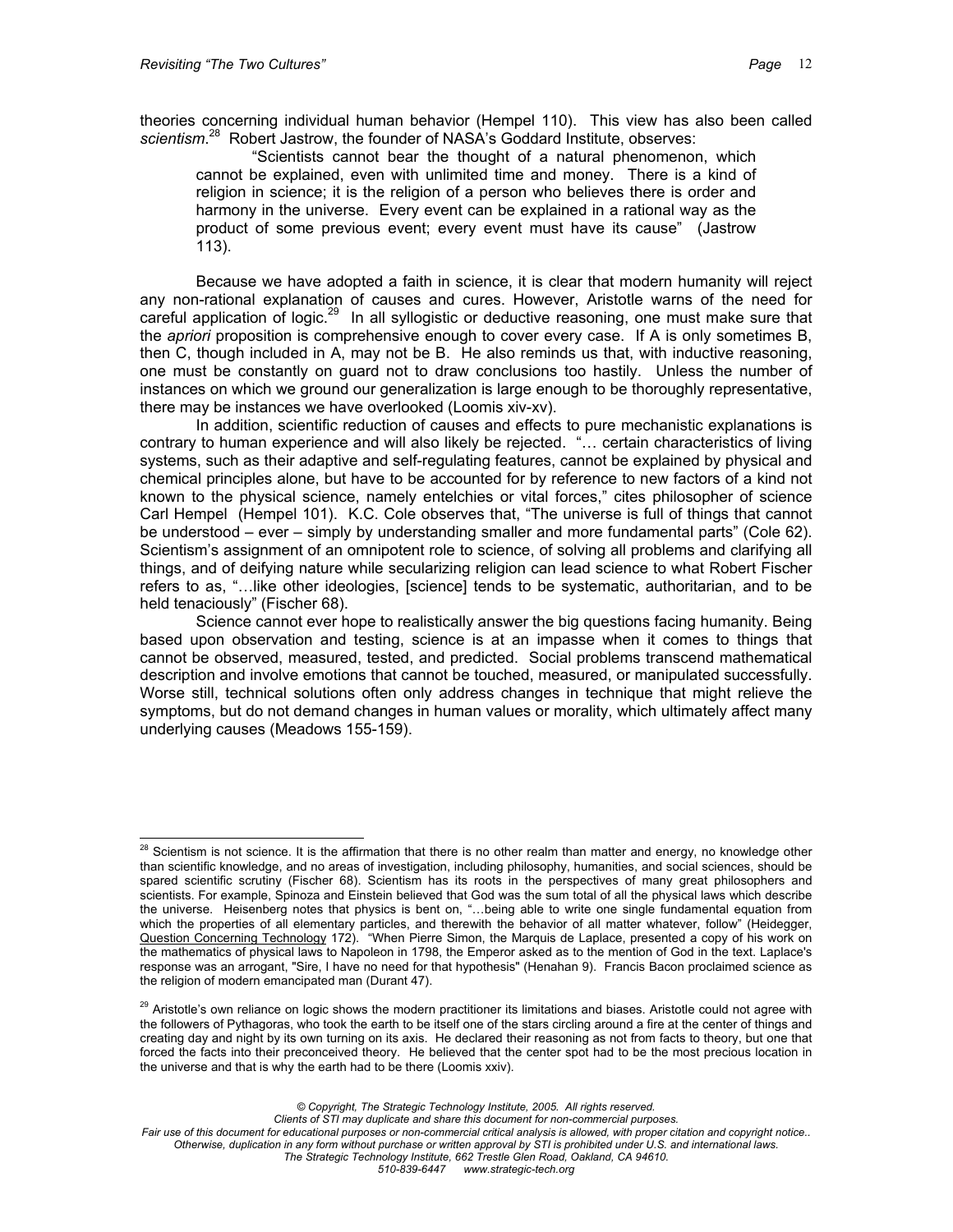## **Skeptics and Cynics**

 $\overline{a}$ 

How did Modernists, such as Flaubert, and his contemporary nineteenth and early twentieth-century scientists relate to their fellow citizens? One view might be that Modernists reduced humanity through cynicism. Modernists hated the rapidly industrializing world and had contempt for those who actually did things with their hands. "If the scientists have the future in their bones, then the traditional [literary intellectual] culture responds by wishing the future did not exist," observed C.P. Snow (Snow 11). Again, Flaubert provides the most striking example. According to his contemporary Emile Zola, Flaubert had a "hatred for the modern world…[that] burst out in everything he said. Here were the same diatribes against all our inventions; the mere sight of a machine threw him into a rage, a fit of nervous revulsion" (Flaubert 335). Jean-Paul Sartre noted that, for Flaubert, "train rides were a terrible ordeal," and he "regarded the railroad as the symbol of an industrial civilization he loathed and a social progress in which he did not believe" (Flaubert 404). Flaubert had "a contempt for the new manners and the new arts," according to Zola, and he had a "regret for the old France." He had a "self-imposed blindness to the future," noted Zola (Flaubert 336).

Alternatively, scientists reduced human subjectivity through skepticism and had very little appreciation for literature, according to Snow.

"Their [scientists] culture is in many ways an exacting and admirable one. It doesn't contain much art, with the exception, an important exception, of music. Verbal exchange, insistent argument…The ear, to some extent the eye. Books very little…And of the books which to most literary persons are bread and butter, novels, history, poetry, plays, almost nothing at all…It isn't that they're not interested in the psychological or moral or social life. It is much more that the whole literature of the traditional culture doesn't seem to them relevant to those interests" (Snow 13-14).

Snow called literary intellectuals "natural Luddites" who were unable to understand the industrial revolution, much less accept it<sup>30</sup> (Snow 22). Likewise, referring to his discussions with Flaubert, Zola remembered how, "I would state my belief in the twentieth century, when I would say that our vast scientific and social movement was destined to lead to a flowering of humanity, he would look at me fixedly with his large blue eyes and shrug his shoulders. Ultimately these were general questions which did not concern him; he preferred to confine himself to literary technique" (Flaubert 336). Indeed, Flaubert's desire for perfection was "a real sickness which exhausted and immobilized him," according to Zola. He became preoccupied with form, reduced his vocabulary, and increasingly limited the humanity of his characters. Zola concludes that, "It was sad to see this powerful talent relive the ancient fable of the nymphs who were changed to stone. Slowly, from the legs to the waist, then to the head, Flaubert turned to marble" (Flaubert 340).

Explaining some of the potential causes of Flaubert's unrecognized biases, Jean-Paul Sartre described Flaubert's childhood as "imprisoned passivity." He believed that Flaubert was incapable of performing an act of affirmation and that he had no experience of reciprocity.

"He had been condemned by the indifference of a gloomy mother to remain within the confines of simple belief. For this reason, he received language not as an organized body of tools that one assembles or disassembles in order to produce meaning, but as an interminable commonplace which is based neither on the intentions to describe nor on the object to be designated…Flaubert never

<span id="page-12-0"></span><sup>&</sup>lt;sup>30</sup> The term *Luddite* has been resurrected from a previous era to describe one who distrusts or fears the inevitable changes brought about by new technology. The original Luddite revolt occurred in 1811, an action against the English textile factories that displaced craftsmen in favor of machines. Today's Luddites continue to raise moral and ethical arguments against the excesses of modern technology to the extent that our inventions and our technical systems have evolved to control us rather than to serve us and to the extent that such leviathans can threaten our essential humanity (Ryder, Martin. University of Colorado at Denver, School of Education. Luddism and the Neo-Luddite Reaction page. 5 March 2005. < http://carbon.cudenver.edu/~mryder/itc\_data/luddite.html>).

*<sup>©</sup> Copyright, The Strategic Technology Institute, 2005. All rights reserved.*

*Clients of STI may duplicate and share this document for non-commercial purposes.*

*Fair use of this document for educational purposes or non-commercial critical analysis is allowed, with proper citation and copyright notice.. Otherwise, duplication in any form without purchase or written approval by STI is prohibited under U.S. and international laws. The Strategic Technology Institute, 662 Trestle Glen Road, Oakland, CA 94610.*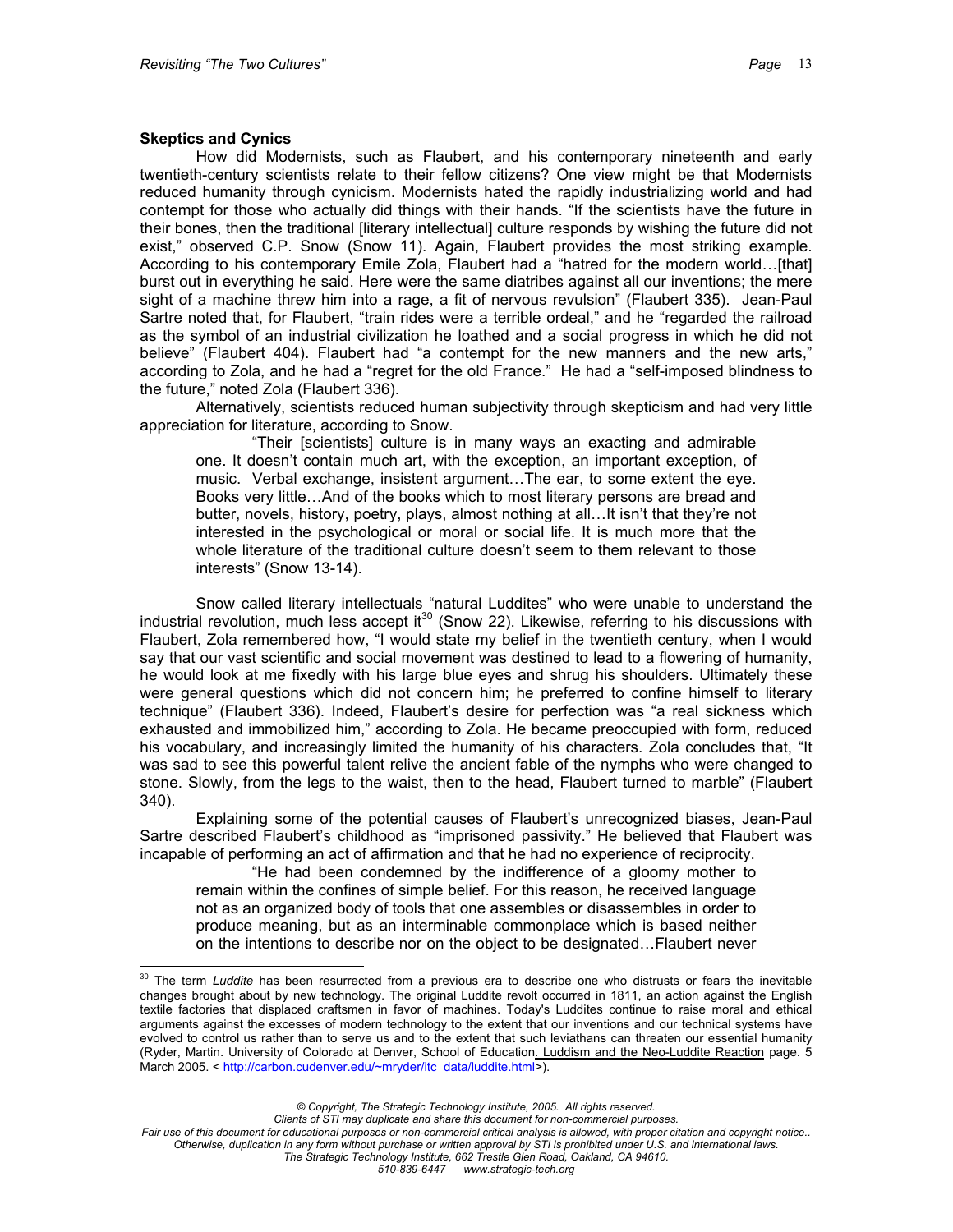$\overline{a}$ 

thinks…he does not take his real distances from himself and the world; consequently language reappears both in himself and in others as an obsessing materiality. One might call it *alienated thought* – materiality imitating thought or, if you prefer, thought haunting matter without being able to emerge from it. Language, organizing itself in him according to his own system of relations, robs him of thought and affects him with *pseudo-thoughts* which are received ideas and which belong to nobody since, according to Gustave, they are, in each of the others, other than himself…On this level, Flaubert does not believe that we speak: we are spoken" (Flaubert 404-405).

Scientists tend to be optimists, whereas, the Modernists seem to have been pessimists who lived tortured lives and saw the world through a peculiarly cynical prism. C.P. Snow reflected on this, noting the greater moral health of scientists as a group over literary intellectuals. Snow asserted that scientists are by nature concerned about the collective welfare and future of humanity. He contrasted that with the political decadence of the avant-garde of 1914 – Ezra Pound broadcasting for the Fascists and William Faulkner giving sentimental reasons for treating Negroes as a different species (Snow xxvi-xxvii). Snow believed that writers perceived a certain tragic nature of life. "Yeats, Pound, Wyndham Lewis, nine out of ten of those who have dominated literary sensibility in our time – weren't they not only politically silly, but politically wicked? Didn't the influence of all they represent bring Auschwitz that much nearer?" This attitude, "made up of defeat, self indulgence, and moral vanity," was not found in the scientific culture, according to Snow (Snow 5-7).

Moreover, what happens to the cynics and the optimists throughout the course of their lives? Consider a few comparative illustrations. By the time of his death in Saint-Cloud, Louis Pasteur (1822-1895) had long since become a national hero. He was given a state funeral at the Cathedral of Nôtre Dame, and his body was placed in a permanent crypt in his institute.<sup>31</sup> Pierre and Marie Curie shared the 1903 Nobel Prize in physics with French physicist Antoine Henri Becquerel (1852-1908) for fundamental research on radioactivity. After Pierre's death, Marie was appointed to his professorship and became the first woman to teach at the Sorbonne. In 1911 she won a Nobel Prize for Chemistry for discovering polonium and isolating pure radium, becoming the first person to win two Nobel Prizes. The Curies' daughter, Irene, later became a famous scientist and Nobel laureate herself. Throughout much of her life Marie Curie was poor, and she and her fellow scientists carried out much of their work extracting radium under primitive conditions. The Curies refused to patent any of their discoveries, wanting them to benefit everyone freely. The Nobel Prize money and other financial rewards were used to finance further research. She died of leukemia caused by her long exposure to radioactivity. In 1995, she became the first woman whose own achievements earned her the honor of having her ashes enshrined in the Pantheon in Paris.<sup>[32](#page-13-1)</sup>

If Snow was right, Modernists like Gustave Flaubert remained tortured cynics, unable to care and uncaring of humanity. Flaubert was struck with epilepsy in 1844 and died of a stroke in 1880. His life was "filled with apprehension that drove him to lead a hermit's life" (Flaubert, Blair trans., biographical sketch). "After his mother's death in 1905 Proust, suffering from asthma, retreated from active social life and secluded himself in a cork-lined room in his Paris apartment" (Proust, Moncrieff trans., biographical sketch). Virginia Woolf's life was dominated by mental illness, terrible headaches, and emotional breakdowns. She drowned herself in the River Ouse in 1941.

<span id="page-13-0"></span> $31$  In 1888, Louis Pasteur founded a special institute in Paris for the treatment of the disease. It became known as the Institut Pasteur and it is still one of the most important centers in the world for the study of infectious diseases and other subjects related to microorganisms, including molecular genetics ("Pasteur, Louis," Microsoft® Encarta® Online Encyclopedia 2005).

<span id="page-13-1"></span><sup>32</sup> Curie, Marie." Britannica Concise Encyclopedia. 2005 and "Curie, Marie," Microsoft® Encarta® Online Encyclopedia 2005.

*<sup>©</sup> Copyright, The Strategic Technology Institute, 2005. All rights reserved.*

*Fair use of this document for educational purposes or non-commercial critical analysis is allowed, with proper citation and copyright notice.. Otherwise, duplication in any form without purchase or written approval by STI is prohibited under U.S. and international laws.*

*The Strategic Technology Institute, 662 Trestle Glen Road, Oakland, CA 94610.*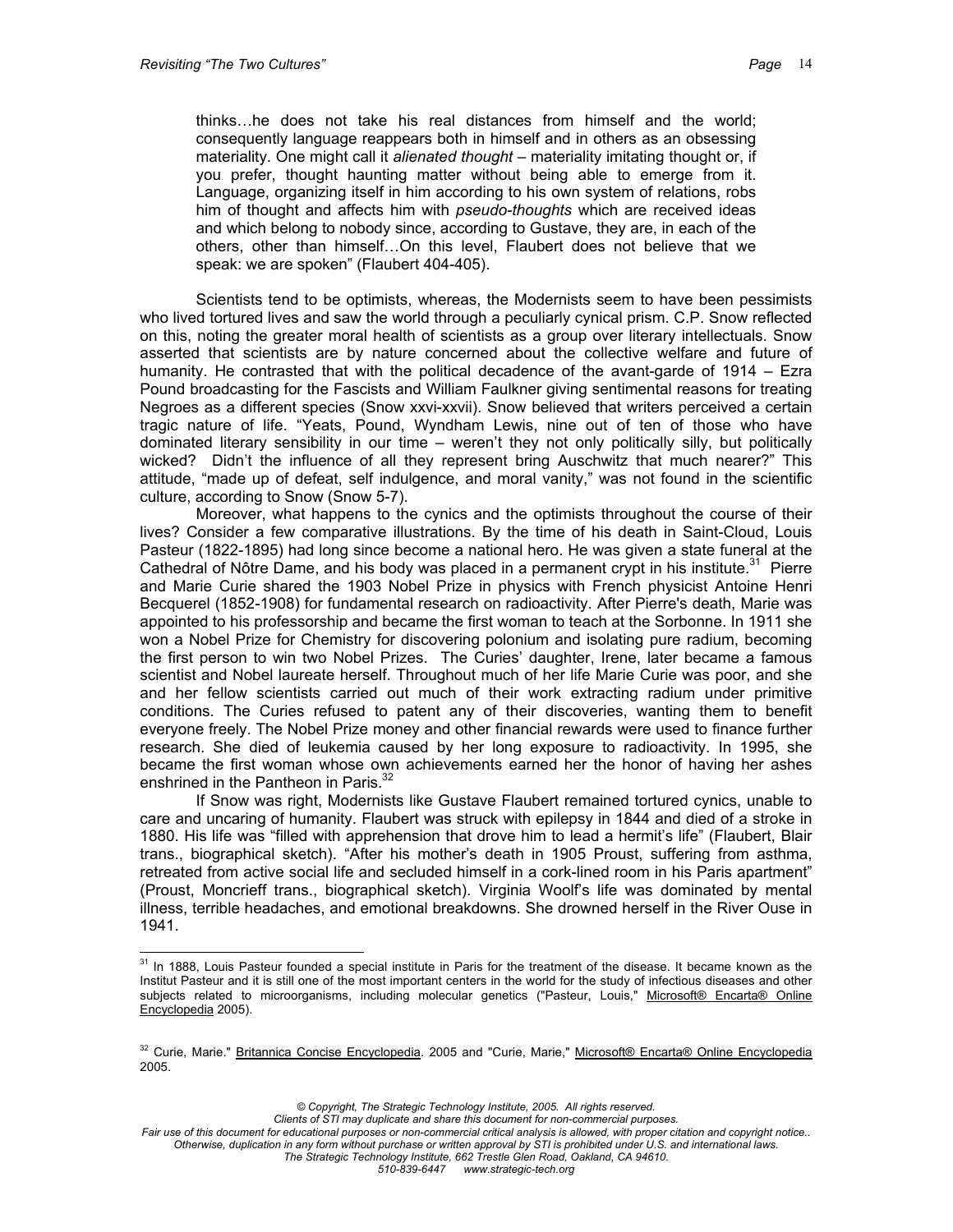#### **The Select Few**

 $\overline{a}$ 

It is instructive that much of our great intellectual tradition and many of our most important scientific discoveries came from wealthy aristocrats, who had time to think and create. Starting with the Renaissance, when the hope given by the Church was no longer needed, new morals and money provided the impetus for Europeans to cast the Church aside in favor of a new age. Suddenly, being earthy and gauche was popular. Again Europe entered an age of free inquiry, but this time a novel twist accompanied the new age. The new twist was represented by a view of life advocated by a new breed of wealthy philosopher/scientist or the talented middleclass artist, who like Leonardo di Vinci, were not wealthy but were the beneficiaries of wealthy patrons.<sup>33</sup> With this financial support system in place, the European Scientific Revolution of the sixteenth and seventeenth centuries began with Nicolaus Copernicas who overthrew the geocentric view of Ptolemy and The Bible that had been accepted for over a thousand years. After Copernicus, the earth was no longer the center of the universe but merely one of the many planets that circled a minor star in an insignificant galaxy. Radical in its impact, this view of the world robbed humans of their proud position in the center of God's creation. Without dogmatic theological constraints, other scientists such as Johannes Kepler who is credited with the laws of planetary motion, Galileo Galilei the re-discoverer of many of the principles of gravitation and the invention of the telescope, and Sir Isaac Newton who combined much of his previous work into the laws of motion each contributed to the Renaissance's spirit of inquiry.

By the nineteenth century, major intellectual contributions were also being made by a small cadre of aspiring, but snobbish, bourgeoisie who distanced themselves from the workers. This seems to have accompanied the rapid industrialization in Britain, which later came to France. Britain was the first major country to base itself on an industrial and commercial economy. As the population migrated from the countryside into the cities in the eighteenth and nineteenth centuries, social and political institutions formed to deal with this new situation (Budge 7). One might also note that political institutions sought to meet the interests of the commercial class and their sustained need for workers. The Industrial Revolution's abject poverty, overcrowding, and risks to the public health as well as to the labor supply, led Britain to establish itself as a liberal democracy, which, by the early 1900s also began to recognize the needs and rights, not just of the landed gentry and the commercial class, but also the industrial workers. To many of the European upper and aspiring upper class, this major cultural shift was a threat to the social order. So, a fairly rigid caste system developed throughout Europe. Flaubert and Proust depicted the French version of this social stratification.

Proust's Swann's Way depicts a certain snobbery that accompanied a caste system that constrained both those seeking upward mobility and those in the upper class who dared to cross boundaries downward.

*© Copyright, The Strategic Technology Institute, 2005. All rights reserved.*

*Clients of STI may duplicate and share this document for non-commercial purposes.*

<span id="page-14-0"></span> $33$  During the Renaissance, the newly enlightened, urban, nouveau riche became important patrons of artists and artisans. Leonardo was able to develop and apply his genius due to the largesse of his wealthy patrons, who also gave him time to observe and think. Since Leonardo was not formally educated, he became a product of the guild system and he managed to take advantage of the patronage and contacts that came his way. In addition to the Duke of Milan, Leonardo was associated with the political operative Niccolo Machiavelli, the sinister Cesare Borgia, and the Medicis, plus he had a rivalry with Michelangelo (DeCamp 398-399). George Plekhanov argues that Leonardo was a product of the Renaissance, "Leonardo da Vinci and Michelangelo did not create this trend; they were merely its best representatives" (Plekhanov 171). The Church also became a powerful patron of the arts. Notably, Leonardo's Last Supper was painted for the monastery of Santa Maria delle Grazie (Murray 238). Likewise, after his publication of *Starry Messenger (Sidereus nuncios)*, Galileo parleyed his new fame into a move from the University of Padua to a much more prestigious and wellpaid position as Chief Mathematician and Philosopher at the Medici court in Florence (McClellan 225). Later, he also became a member of the Academia dei Lincei (Academy of the Lynx-Eyed), patronized by the Roman aristocrat Federico Cesi. According to McClellan and Dorn, Galileo fashioned himself into a scientific courtier, in competition with the established professors at the university. The Renaissance courts of Italy, private solons, and informal associations of amateurs provided a new social support system for scientists. They also provided a flexibility of research and a seat of change not found in the static university system. They legitimized and defined the role of science and scientists in the seventeenth century. The patronage system provided financial support, but the patrons also gained influence and enhanced reputations from the scientists they supported (McClellan 226-227).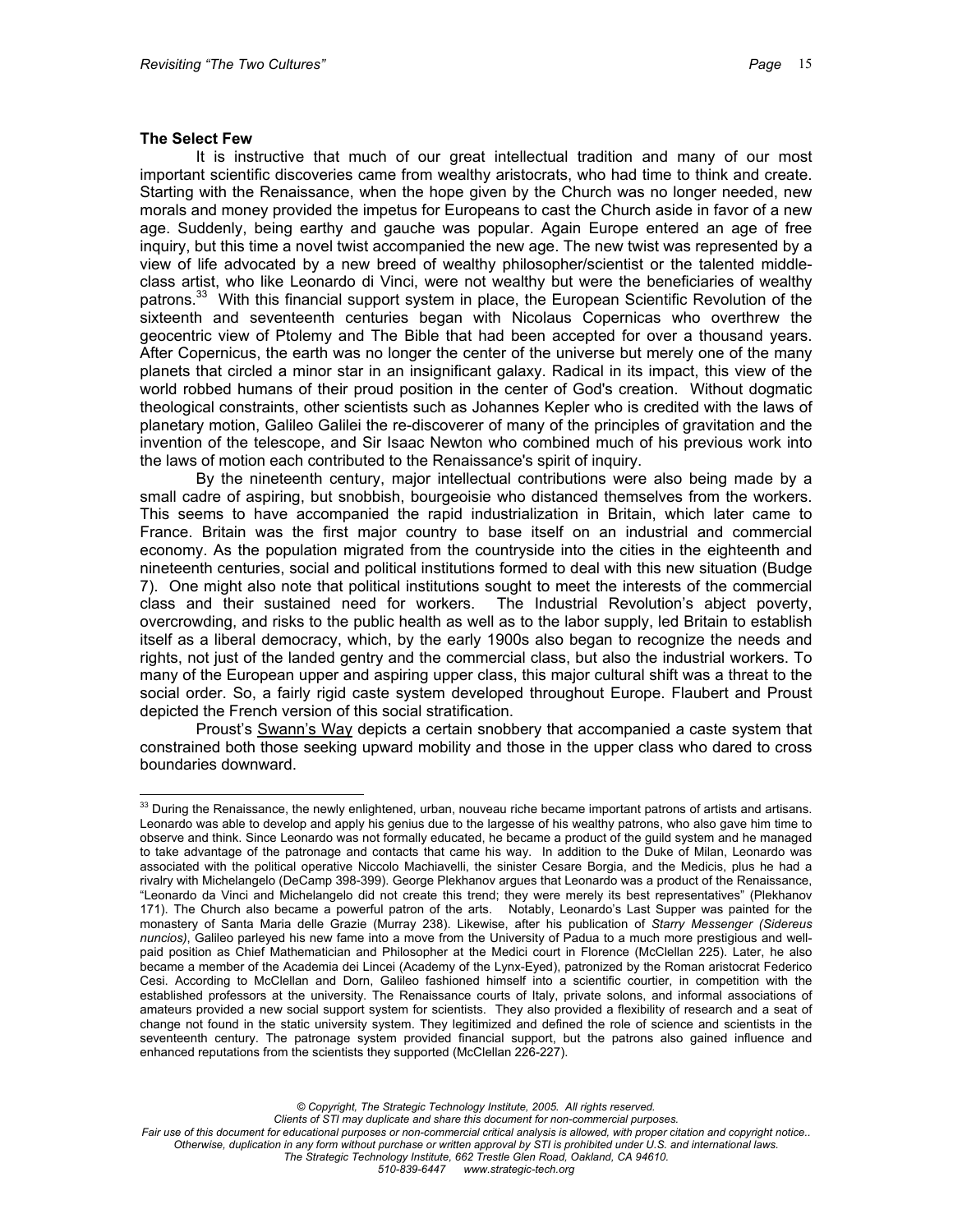"But on occasion my grandfather read a newspaper that M. Swann was one of the most regular attendants at the Sunday luncheons given by the Duc de X\_\_\_\_\_\_, whose father and uncle had been among our most prominent statesmen in the reign of Louis-Philippe…My great-aunt, on the other hand, interpreted this piece of news in a sense discreditable to Swann; for anyone who chose his associates outside his 'proper station,' automatically lowered himself in her eyes. It seemed that such a one abdicated all claim to enjoy the fruits of the splendid connections with people of good position which prudent parents cultivate and store up for their children's benefit, and she actually ceased to 'see' the son of a lawyer of our acquaintance because he married a 'Highness' and thereby stepped down – in her eyes – from the respectable position of a lawyer's son to that of those adventurers, upstart footmen or stable-boys mostly to whom, we are told, queens have sometimes shown their favors" (Proust 22).

Swann, a distinguished socialite, used to the salons of dukes, participated in, but was condescending to the bourgeoisie salon participants that were clearly below his class. Referring to the petty bourgeoisie in Madame Verdurin's salon – a woman who was described by Proust as excessively rich and wholly undistinguished – Proust the narrator toys with them and castigates Swann for even associating with them.

"Now there was nothing whatsoever in common between the 'little nucleus' and the society which Swann frequented, and true socialites would have thought it hardly worth while to occupy so exceptional a position in the fashionable world in order to end up with an introduction to the Verdurins… [He was] a man of fashion in which he had squandered his intellectual gifts on frivolous amusements and made use of his erudition in matters of art only to advise society ladies what pictures to buy and how to decorate their houses…Just as it is not by other men of intelligence that an intelligent man is afraid of being thought a fool, so it is not by a nobleman but by an oaf that a man of fashion is afraid of finding his social value underrated" (Proust 208-209).

The European tradition of the aristocratic gentleman scientist, such as Thomas Merton, Victor Rothschild, and Louis-Victor de Broglie, was complemented by the proletarians Michael Faraday and Ernest Rutherford. In fact, many of the great leaders of science came from humble roots.<sup>34</sup> According to Snow, "Compared to the rest of the intellectual world, considerably more scientists in this country [Britain] and probably in the U.S. come from poor families" (Snow 10).

Some of the most notable French scientists were also rooted in the middle-class. Louis Pasteur was the son of a tanner, and grew up in the small town of Arbois. Yet, after earning a doctorate at the École Normale in Paris in 1847, with a focus on both physics and chemistry, he went on to become the world-renowned French chemist and biologist, who founded the science of microbiology, proved the germ theory of disease, invented the process of pasteurization, and developed vaccines for several diseases, including rabies.<sup>35</sup> Maria Skłodowska, known as Marie Curie, was born in Warsaw at a time when Poland was under Russian domination. Her parents were teachers, but soon after Maria was born, they lost their teaching posts and had to take in

<span id="page-15-1"></span><sup>35</sup> "Pasteur, Louis," Microsoft® Encarta® Online Encyclopedia 2005.

 $\overline{a}$ 

<span id="page-15-0"></span> $34$  This tradition dates back to the Renaissance. For example, being the illegitimate son of the middle-class Ser Piero Da Vinci, Leonardo, as was typical of the bourgeois society of his day, was effectively ostracized from his father's world. According to biographer, Michael White, "He was prevented from attending university and could not hope to enter any of the professions, such as medicine or law, because it was strictly against the rules of the professional guilds to accept anyone with his background. Although he achieved wonders in a vast range of studies, Leonardo was never able to come fully to terms with the fact that he had been deprived of a formal university education" (White 15-16). Galileo Galilei's (1564-1642) father served at the Medicis at court as a musician. Galileo attended medical school at the University of Pisa and secretly studied mathematics. This disgruntled, undistinguished professor at a second-rate university stumbled onto the telescope in 1609, which would be the vehicle for his fame (McClellan 223-224).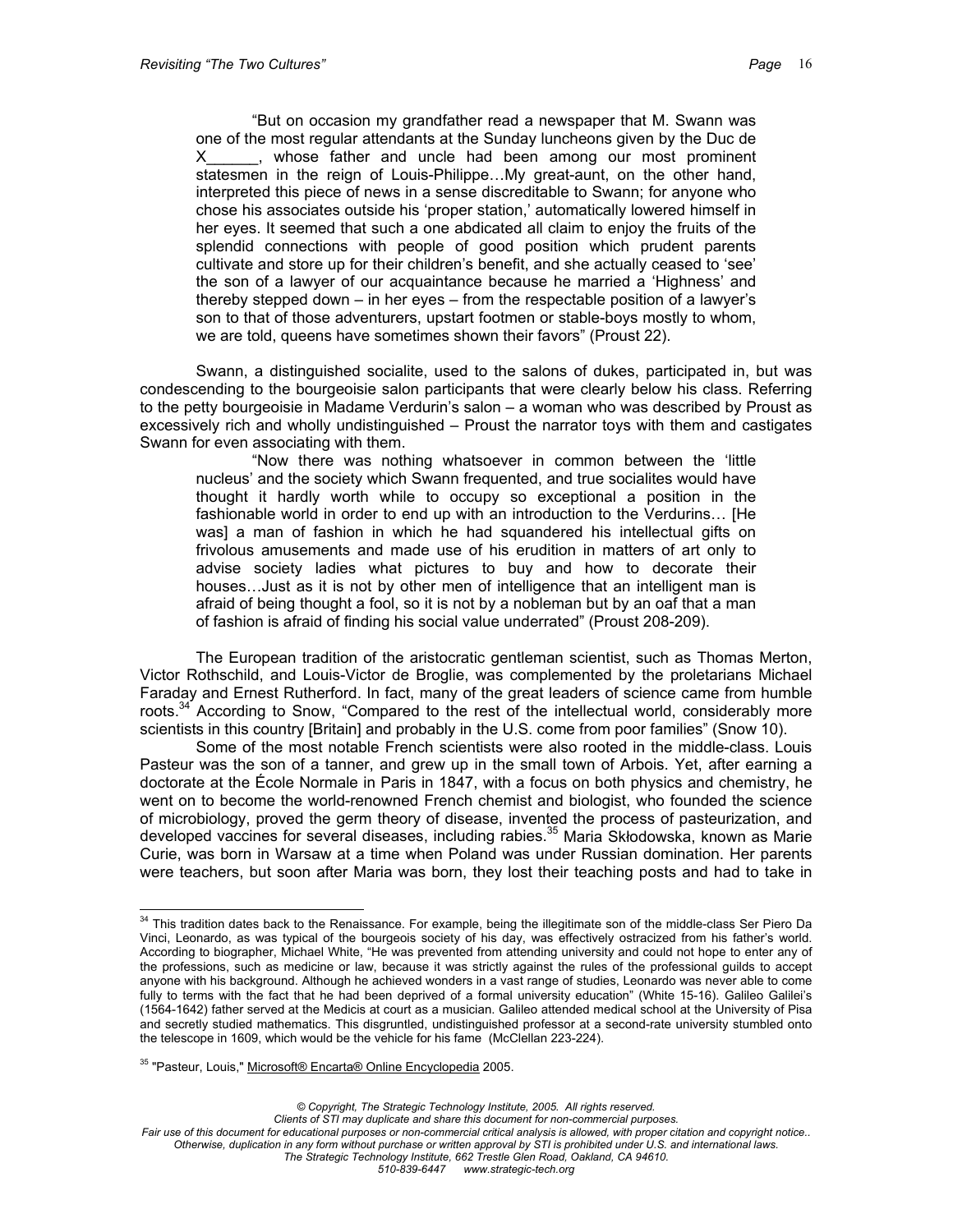boarders. Their young daughter worked long hours helping with the meals, but she won a medal for excellence at the local high school. No higher education was available to women in Poland at that time, so Maria took a job as a governess. She sent part of her earnings to Paris to help pay for her older sister's medical studies. When her sister qualified as a doctor and married a fellow doctor in 1891, Maria went to join them in Paris. She entered the Sorbonne (now the Universities of Paris) and studied physics and mathematics, graduating at the top of her class. In 1894 she met the French chemist Pierre Curie, and they were married the following year. Albert Einstein was the son of an unsuccessful businessman, and, atypical of the genius stereotype, he exhibited no precocious talents and dropped out of high school. He attended the Federal Polytechnic School in Zurich. After college he was refused a position as a schoolteacher because of his Jewish ancestry, so Einstein took a minor position in the Swiss patent office. He was then able to have enough time to earn a doctorate from the University of Zurich in 1905 (McClellan 345).

Several prominent leaders of the Modernist school, though not aristocracy, came from the upper levels of European middle class society. Unlike the scientists profiled above, who came from modest means and grew to prominence through merit, the Modernists seem to have had a certain social advantage by virtue of their families' positions in a socially stratified Europe. For example, Gustave Flaubert was born in Rouen in 1821 into the family of a distinguished surgeon, similar to the character, Dr. Lariviere, in Madame Bovary. He studied law but turned his attention to writing. Having sacrificed his modest fortune to help his niece, Flaubert lived out his life isolated and in financial stress (Flaubert, Blair trans., biographical sketch). Marcel Proust was born and died in Paris. He was educated at the Lycee Condorecet, studied political science and law, and served a short tour in the military. Like Charles Swann in Swann's Way, Proust was part of the Parisian society of salons during the *belle époque*. [36](#page-16-0) Virginia Woolf was born into a family of prestigious literary intellectuals. Her father was Sir Leslie Stephen, the editor of the Dictionary of National Biography and her mother was the daughter of the writer William Thackeray. Growing up among influential British intellectuals, Woolf wrote for the Times Literary Supplement and became a member of the "Bloomsbury Group," London's most important literary community.

#### **Elitism Separates the Doers from the Thinkers**

Flaubert, not unlike other intellectuals of the nineteenth century, disdained the bourgeois – the middle class people whose industrial age jobs did not require physical labor, but who lacked the independent wealth and ancestry so esteemed by society. Having "new money" did not lead to more refined tastes. Indeed, Flaubert portrayed them as gaudy, materialistic, self-indulgent, and shallow. They led mediocre lives, yet they were pretentious. In Madame Bovary, Flaubert mocks the pharmacist, Homais for his long speeches on scientific subjects that he really doesn't understand. He shows how dangerous such pretensions can be by having Homais and Charles – not a doctor, but a medic by modern standards – operate with tragic results on Hippolyte's club foot and later try to save Emma from arsenic poisoning, with equally tragic results. It is only the real doctors – Monsieur Canivet, "a famous doctor of high standing" and "great self assurance" and the esteemed, learned, yet condescending Dr. Lariviere -- that are able to amputate Hippolytes' gangrenous leg and diagnose Emma. Flaubert demonstrates the incompetence of Charles and Homais in their search for an antidote to Emma's arsenic poisoning.

"Charles tried to consult his medical dictionary but he could not read; the lines danced before his eyes. 'Be calm!' said the apothecary. 'All we have to do is administer some powerful antidote.' 'All right,' said Homais, 'we'll have to make an analysis.' For he knew that an analysis must be made in all cases of poisoning; and Charles, who did not understand, replied, 'Make one, then, go ahead! Save her!" (Flaubert 275).

*Clients of STI may duplicate and share this document for non-commercial purposes.*

<span id="page-16-0"></span> $\overline{a}$ <sup>36</sup> The *belle époque* was a culture-rich era of Parisian society that included the Impressionist artistic school, exemplified by Vincent Van Gogh and Claude Monet, the introduction of the cinema by the Lumiere Brothers, the scientific discoveries of Louis Pasteur and Pierre and Marie Curie, plus the engineering achievement of the Eiffel Tower (1889).

*<sup>©</sup> Copyright, The Strategic Technology Institute, 2005. All rights reserved.*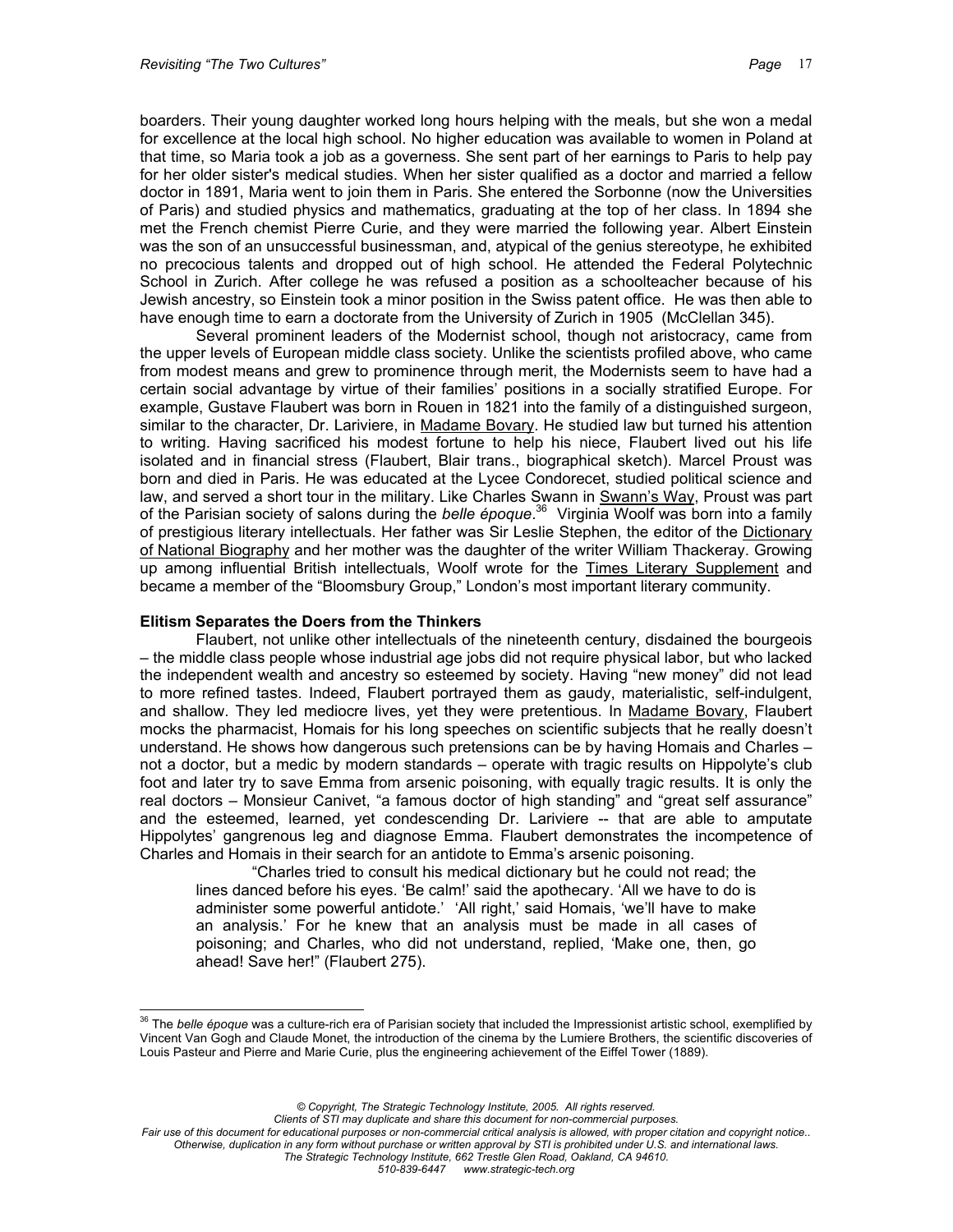Upon the failure of the antidote, Homais exclaims, "What the devil…But she's purged, and since the cause has been removed …The effect must cease…It's self evident" (Flaubert 276).

In contrast to the bumbling medic Charles, the bombastic apothecary Homais, and even the provincial doctor Canivet, Flaubert describes Dr. Lariviere as belonging "to that great surgical school engendered by Bichat, to that generation, now vanished, of philosophical practitioners who cherished their art with fanatical love and exercised it with enthusiasm and wisdom" (Flaubert 277). His revulsion for Charles and Homais is seen by his simple statement that they could have had a better chance of saving Emma if they had put a finger down her throat, rather than trying some exotic treatment that they had read about, but had no true scientific understanding (Flaubert 279).

One could say the same for the wooden contraption that Charles and Homais forced on Homais after they cut his Achilles tendon. Canivet "laughed with undisguised contempt when he saw Hippolyte's leg" (Flaubert 156).

"Now there's a Paris invention for you! A brilliant idea from the capital! It's like strabotomy, chloroform and lithotricity – there ought to be a law for such atrocities! But some doctors want to be smart, so they use all sorts of remedies on their patients without worrying about the consequences. The rest of us aren't that smart, we're not scientists or dandies or fashionable fops – we're practitioners, healers, and we wouldn't dream of operating on someone who's in perfect health! Straightening a clubfoot! Whatever made anyone think such a thing could be done? It's like trying to straighten a hunchback!" (Flaubert 157)

In both cases, Flaubert mocks the bourgeoisie's faith in technologies that it doesn't fully comprehend.

Jean-Paul Sartre sees the irony, indeed the hypocrisy, of Flaubert's disdain for the bourgeois. "In fact, it is his own bourgeois nature which comes to him like a stranger and which he hastens to deny. He would have us believe that he is amusing himself, that he is imitating the clerks and shopkeepers…In fact Flaubert is not imitating the bourgeois: he talks like bourgeois because he is bourgeois. He did not write the offending sentence in order to mock his class: it came spontaneously to his pen" (Flaubert 406-407).

Traditionally, scientists also have held such elitist views and have separated their intellectual pursuits from the crass implementation world of engineers and technicians. As Snow observed,

"Pure scientists have by and large been dim-witted about engineers and applied science. They wouldn't recognise that many of the problems were as intellectually exacting as pure problems, and that many of the solutions were as satisfying and beautiful. Their instinct – perhaps sharpened in this country [Britain] by the passion to find a new snobbism wherever possible and to invent one if it doesn't exist – was to take for granted that applied science was an occupation for second-rate minds" (Snow 32).

In a manner very similar to Flaubert's intellectual pursuit of literary form for selfsatisfaction, Snow noticed that, "We [Cambridge research scientists] prided ourselves that the science we were doing could not, in any conceivable circumstances, have any practical use. The more firmly one could make that claim, the more superior one felt" (Snow 32).

But that has changed over the past century. As discussed, science has many facets. In essence, it seeks to be pure neutral knowledge extracted painfully from nature through systematic means for dissemination to all humanity. However, much of the relevance of science to society arises by way of *technology*. [37](#page-17-0) As Heidegger observed, "…the only important quality

<span id="page-17-0"></span> $\overline{a}$ <sup>37</sup> The origin of the word *technology* gives valuable insight into its meaning. It is derived from the Greek words, *techne* and *logos*. The former means art or craft and the latter signifies discourse or organized words. The practice of technology frequently is that of an art or craft, as distinguished from science, which is precise and is based upon established theoretical considerations. Even though we do not normally think of technology as consisting of written or spoken words, as implied by logos, it does involve the systematic organization of processes, techniques and goals.

*<sup>©</sup> Copyright, The Strategic Technology Institute, 2005. All rights reserved.*

*Fair use of this document for educational purposes or non-commercial critical analysis is allowed, with proper citation and copyright notice.. Otherwise, duplication in any form without purchase or written approval by STI is prohibited under U.S. and international laws. The Strategic Technology Institute, 662 Trestle Glen Road, Oakland, CA 94610.*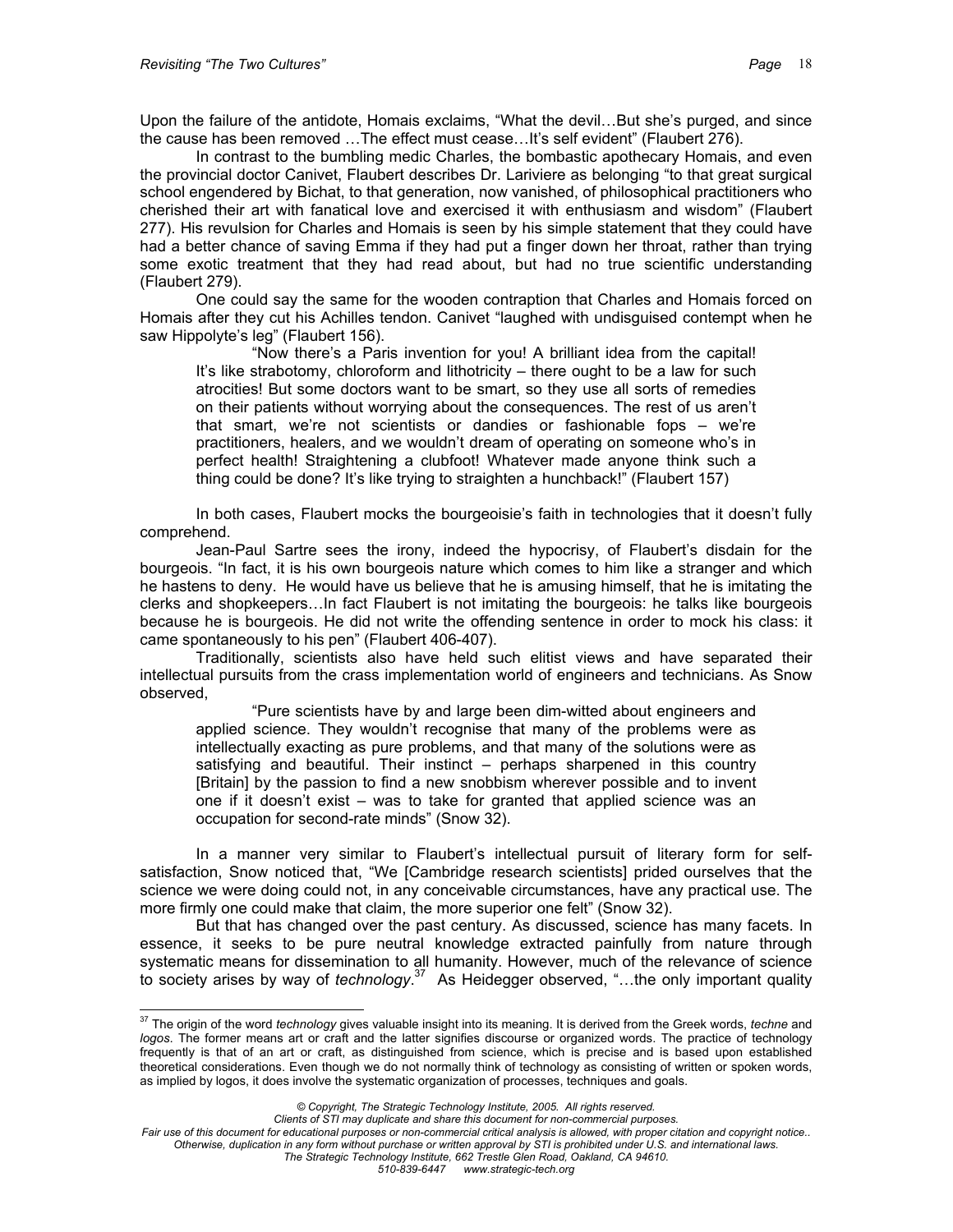has become their readiness for use...their only meaning lies in their being available to serve some end that will itself also be directed toward getting everything under control" [38](#page-18-0) (Heidegger xxix). Even Aristotle, in his *Metaphysics*, distinguished between theoretical knowledge, whose goal is truth, and practical knowledge, which seeks action (Loomis 11). As such, technology is how we do things, not how we think of them. Suffice it to say for our use that technology is science plus purpose. While science is the study of the nature around us and subsequent development of scientific 'laws,' technology is the practical application of those laws, in sometimes non-rigorous ways, toward the achievement of some material purpose (Dorf 1). Snow attributes "the only qualitative changes in social living that men have ever known" to the "agricultural and the industrial-scientific" revolutions, and the technological advances that enabled them. "For, of course, one truth is straightforward. Industrialization is the only hope of the poor" (Snow 22-23).

## **Conclusion: Partial Reconciliation**

Modernist and scientific schools of thought both claimed to seek pure knowledge, without personal bias. According to Bersani, "Flaubert came to have a polemical distrust of all fictive versions of reality" (Flaubert xvi). Modernists sought a de-historical, de-politicized, depersonalized, and de-romanticized empiricism. Flaubert wrote to Louise Colet, "Let us always remember that impersonality is the sign of strength. Let us absorb objective reality and allow it to circulate within us and then reproduce itself externally, without betraying anything about this marvelous chemistry. Let us be magnifying mirrors of external truth."<sup>39</sup> "Everything must de done coolly, deliberately."[40](#page-18-2) In this respect, Flaubert and Proust had more in common with their scientific contemporaries, such as Pasteur, Currie, and Foucault, than popular writers of romantic novels or newspaper editors.

Such idealized empiricism was not humanly achievable and, though a noble goal, fell victim to the interpretation of reality through the experience and biases of fallible humans. Both groups claimed to seek pure knowledge, without regard to practical applications. As such, both schools deified the pursuit of science, art, and truth into an intellectual snobbery. They were condescending, if not antagonistic, to those who practiced engineering, invented things, and wrote prose for the common people. Whether artists, philosophers, or scientists were wealthy, benefited from patronage, or were recent bourgeois, there seems to have been a reluctance to appreciate that their intellectual freedom often meant that they stood on others' shoulders for food, clothing, shelter, and security. They did not seem to understand or acknowledge that, as Abraham Maslow later codified it, self-actualization can only occur when the basic needs have been met; in their case, these needs had been partially met by others.

Where the Modernists and scientists differed, however, is in the degree to which they either recognized or rejected those shoulders. Scientists came to embrace the linkages with technologists, whereas Modernists like Flaubert rejected the notion that their work was based on any literary predecessors. In this sense, Flaubert would agree only with the second part of Aristotle's contention that, "Inventions are either the elaboration by later workers of the results of previous labor handed down by others, or original discoveries, small in their beginnings but far more important than what will later be developed from them." To Flaubert, his work was original and more important than his predecessors and contemporaries.

Science has come to embrace those who implement its discoveries – the engineers and technologists. There are intimate relationships between science and technology; yet science is not technology and technology is not science. Technology relies very heavily upon basic scientific knowledge in addition to existing technologies. There is also a strong influence in the reverse

 $\overline{a}$ 

<span id="page-18-0"></span><sup>&</sup>lt;sup>38</sup> Heidegger refers to the undifferentiated supply or 'standing-reserve' of the available matter that is objectified by man via technology as a means to an end (Heidegger, Question Concerning Technology xxix).

<span id="page-18-1"></span><sup>39</sup> Croisset, Sunday, 10 o'clock, November 6, 1853 (Flaubert 325).

<span id="page-18-2"></span><sup>40</sup> Croisset, Sunday night, 1:30, February 27-28, 1853 (Flaubert 321).

*Clients of STI may duplicate and share this document for non-commercial purposes.*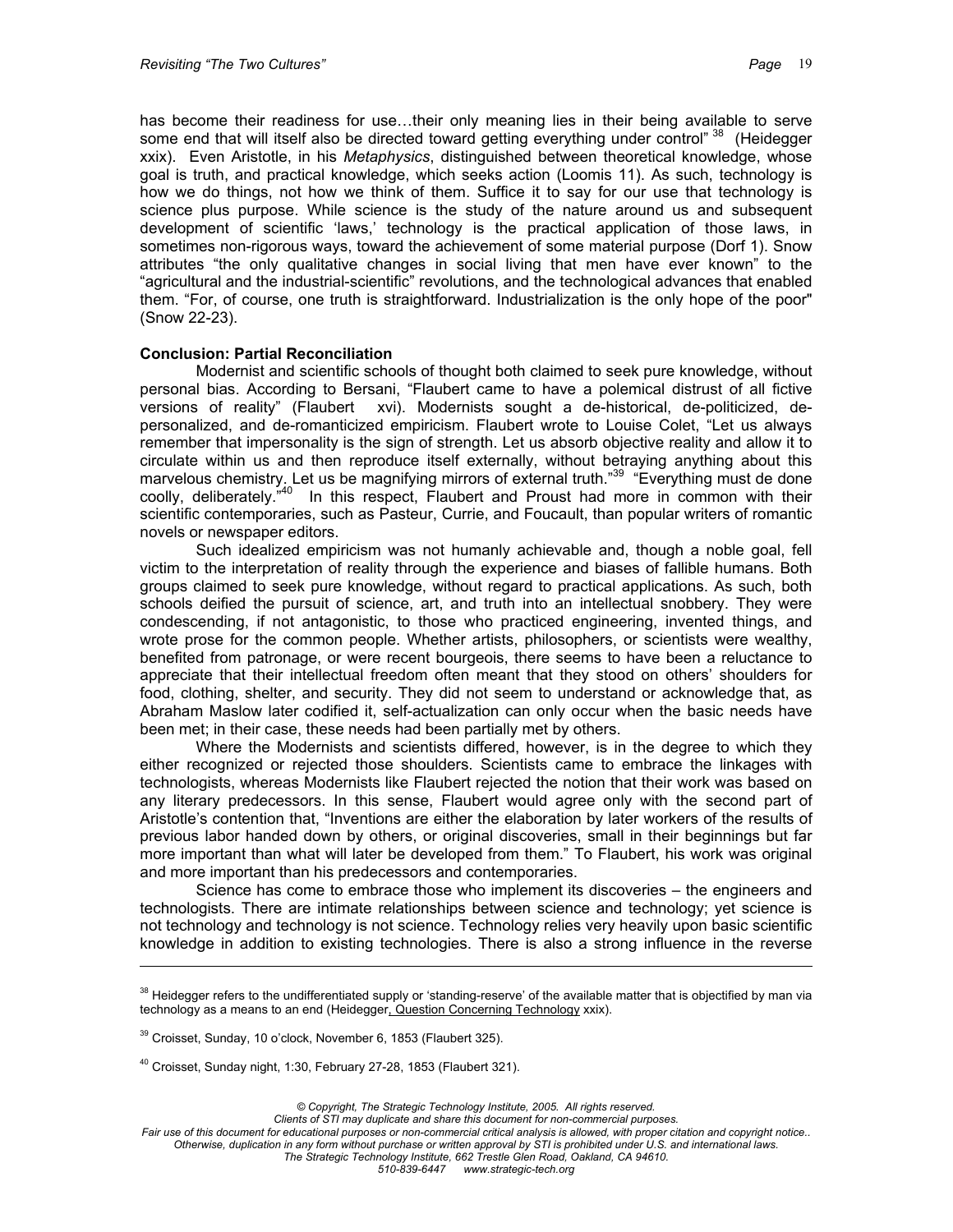direction. Modern science relies to a large extent upon current technology as well as prior scientific knowledge. Science and technology reinforce each other by complex interactions. Each one, science or technology, can build upon itself or upon a linkage from one to the other. Robert Fischer notes that, "Technology is dependent on science for knowledge of the properties of materials and energy and for predicting the behavior of natural forces. Science is equally dependent upon technology for its tools and instruments, for preparation of materials, for the storage and dissemination of information, and for the stimulation of further research" (Fischer 78). Indeed, science is not technology and technology is not science, but they are firmly interrelated. One could not exist in modern society without the other.

Likewise, while there remain significant differences between Modernist literary and Western scientific schools, "literary intellectuals represent, vocalise, and to some extent shape and predict the mood of the general culture," as Snow stated. "They do not make the decisions, but their words seep into the minds of those who do" (Snow 61). While it is clear that, within both the scientific and literary communities, classical aesthetics frame the goals and provide the philosophical outlook that guides the search for truth, science has come to recognize the limit of empiricism. Likewise, though Flaubert believed there was a perfect word for everything, some human experiences are inadequately described by words alone.

However, the Modernists' search for beauty in form may not have been in vain. It may have helped bridge a gap in our thinking about the differences and similarities between art and science. As we entered the twenty first century, the search for simplicity has recently become the metric for truth. Scientists have come to believe that the simpler model is the more likely to be truthful and beautiful. Simplicity takes the form of invariants, those aspects of nature that are truly fundamental. Invariants are defined by symmetries, which in turn define which properties of nature are conserved (Cole 11). "These are the selfsame symmetries that appeal to the senses in art and music and natural forms like snowflakes and galaxies. The fundamental truths are based on symmetry, and there's a deep kind of beauty in that," observes Cole. Elements of Aquinas' trinity of wholeness, proportion, and brilliance can be found in this new Aristotelian metaphysical model (Adams 116-119). It also has elements of Neoclassicism's economic, clear, easy, mathematical plainness.

This search for simplicity and invariants comes at a time when physicists are encountering the strange new world of subatomic particles and interstellar phenomena that defy Aristotelian logic, Euclidean geometry, and Cartesian coordinates. The world of the very large and the world of the very small seem to show scientists that there is not just one right answer for every question. It turns out that the paradoxes of certain phenomena reveal that logic can lead to contradictory conclusions, point in different directions at once, and violate Aristotle's belief that one cannot be logical and contradictory at once. Modern mathematicians have introduced us to the multi-valued, somewhat ambiguous logical construct called 'fuzzy logic.' Unlike the twovalued logic of Aristotle, with its binary yes/no or true/false clarity, fuzzy logic provides a sliding scale of gray between the extremes of black/white logic (Cole 158-171).

In such a complex unknowable world of the infinitely large and the infinitely small, perhaps there is a role for art to help with nature's 'unconcealment,' as Heidegger would state it (Heidegger, *Origin of Art* 649-701). Aristotle also reminded us that art finishes the job when nature leaves something undone. In essence, he states that there is a place for both non-rational approaches and rational ones. This is an important lesson for a society that depends heavily upon science and technology. Indeed, as Snow reminded us, "It is dangerous to have two cultures which can't communicate. In a time when science is determining much of our destiny, that is, whether we live or die, it is dangerous in the most practical terms" (Snow 98).

A workable holistic approach for modern society is the reconciliation of the emotional, artistic, and religious schools of thought with the scientific community in a manner that recognizes that, rather than being inconsistent, these intellectual schools can be complementary.<sup>41</sup> Since

*Clients of STI may duplicate and share this document for non-commercial purposes.*

*Fair use of this document for educational purposes or non-commercial critical analysis is allowed, with proper citation and copyright notice.. Otherwise, duplication in any form without purchase or written approval by STI is prohibited under U.S. and international laws.*

*The Strategic Technology Institute, 662 Trestle Glen Road, Oakland, CA 94610. 510-839-6447 www.strategic-tech.org*

<span id="page-19-0"></span> $\overline{a}$ <sup>41</sup> The complementary nature of science and religion is not a merely a recent twenty first century concept. The twelfth century masters of the School of Chartres asserted that the laws of nature were worthy subjects of investigation by the human mind, since both are encompassed within the divine universe and its design (Goldstein 69-70). In the thirteenth century, Thomas Aquinas gave a sound philosophical argument that scientific rationalism and empiricism are perfectly

*<sup>©</sup> Copyright, The Strategic Technology Institute, 2005. All rights reserved.*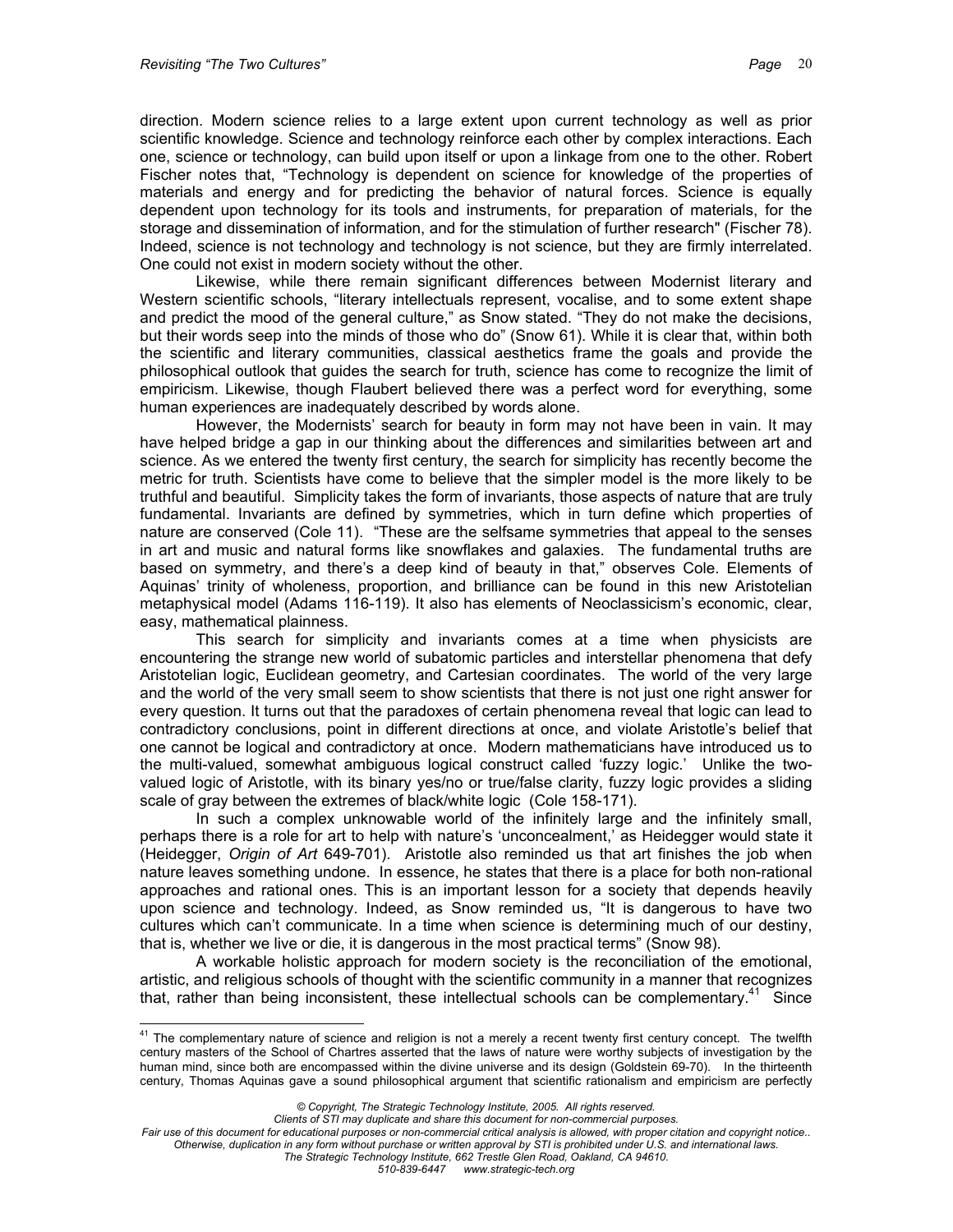phenomena outside of the physical realm of experience are, by definition, foreign to science and native to religion and art, one's feeling, intuition, and connectedness can certainly assist in answering complex questions. Art, poetry, literature, and religion could tell one where to look, and science could determine how the process occurred. Science's focus on the physical realm of cause, effect, and cure, plus its values of truth, objectivity, dissent, independence, respect, and supranationality could help solve many of the most pressing social problems. Art, intuition, and belief, focusing on the non-physical realm, could help refine universal meaning, personal morals, interpersonal relationships, and societal values.

When scientists start appreciating artists and listening to theologians and mystics, and this latter group starts, not only listening, but also understanding and practicing science, society may be on its way to viewing these ultimate questions in a holistic fashion.

Suppose science and aesthetics could agree upon a scenario like this? How fascinating! How innately truthful! How beautiful! How utterly post-Modern!

> *God is behind all things, but all things conceal God. -- Victor Hugo*

 $\overline{a}$ compatible with mystic and religious concepts of the world, as long as rationalism remains aware of its metaphysical limitations (Goldstein 70).

*© Copyright, The Strategic Technology Institute, 2005. All rights reserved. Clients of STI may duplicate and share this document for non-commercial purposes. Fair use of this document for educational purposes or non-commercial critical analysis is allowed, with proper citation and copyright notice.. Otherwise, duplication in any form without purchase or written approval by STI is prohibited under U.S. and international laws. The Strategic Technology Institute, 662 Trestle Glen Road, Oakland, CA 94610. 510-839-6447 www.strategic-tech.org*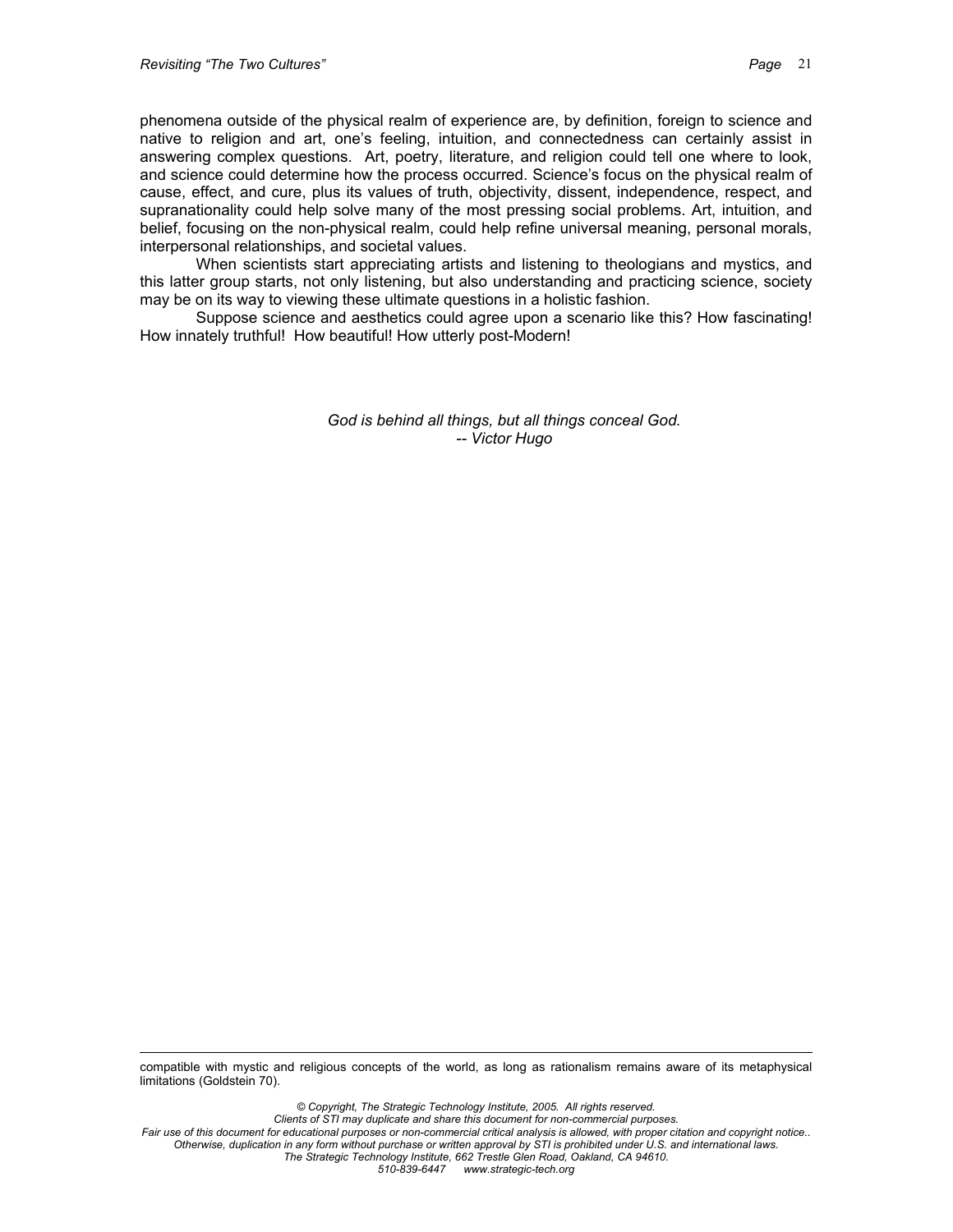#### **Primary Works Cited**

- Adams, Hazard. Critical Theory Since Plato, 2<sup>nd</sup> Ed. New York: Harcourt College Publishers, 1992.
- Cole, K.C. The Universe and the Teacup; The Mathematics of Truth and Beauty. New York: Harcourt Brace & Company, 1998.
- Fischer, Robert. Science, Man & Society. Philadelphia: W.B. Saunders Company, 1975.
- Flaubert, Gustave. Madame Bovary. Trans. L. Blair. New York: Bantam Books, 1989.
- Heidegger, Martin. The Question Concerning Technology and Other Essays. Trans. W. Lovitt. New York: Harper & Row, 1977.
- Kuhn, Thomas. The Structure of Scientific Revolutions.  $2^{nd}$  Edition. Chicago: The University of Chicago Press, 1970.
- Loomis, Louise R. Aristotle, On Man and the Universe. Roslyn, NY: Walter J. Black, Inc., 1943.
- Proust, Marcel. **Swann's Way**. Trans. S. Moncrieff, and T. Kilmartin. New York: Vintage Books, 1989.
- Snow, Charles P. The Two Cultures. Cambridge: Cambridge University Press, 1998.
- Woolf, Virginia. To the Lighthouse. London: Harcourt, Inc., 1927.

#### **Secondary Works Cited**

- Britannica Concise Encyclopedia. 2005. Encyclopædia Britannica 28 Feb. 2005 <http://concise.britannica.com>.
- Bronowski, Jacob. Science and Human Values. New York: Harper & Row, 1956.
- Budge, Ian; Crew, Ivor; McKay, David; and Newton, Ken. The New British Politics, Third Edition. Essex: Pearson Education Limited, 2004.
- Capra, Fritjof. The Turning Point. New York: Simon and Schuster, 1982.
- DeCamp, L. Sprague. The Ancient Engineers. New York: Balentine Books, 1976.
- Dorf, Richard C., Technology, Society and Man. San Francisco: Boyd & Fraser Publishing Company, 1974.
- Drake, Stillman. Galileo at Work. Chicago: The University of Chicago Press, 1978.
- Durant, Will and Ariel. The Lessons of History. New York: Simon & Schuster, 1968.
- Goldstein, Thomas. Dawn of Modern Science. Boston: Houghton Mifflin, 1980.
- Heidegger, Martin. *The Origin of the Work of Art*, Philosophies of Art & Beauty. Ed. A Hofstadter. New York: Vintage Press, 1964.
- Hempel, Carl G. Philosophy of Natural Science. Englewood Cliffs, NJ: Prentice Hall, 1966.
- Henahan, John F., ed. The Ascent of Man; Sources and Interpretations. Boston: Little, Brown and Company, 1975.
- Jastrow, Robert. God and the Astronomers. New York: W.W. Norton & Company, 1978.
- Microsoft® Encarta® Online Encyclopedia 2005. <http://encarta.msn.com> © 1997-2005 Microsoft Corporation. All Rights Reserved.

*<sup>©</sup> Copyright, The Strategic Technology Institute, 2005. All rights reserved.*

*Clients of STI may duplicate and share this document for non-commercial purposes.*

*Fair use of this document for educational purposes or non-commercial critical analysis is allowed, with proper citation and copyright notice.. Otherwise, duplication in any form without purchase or written approval by STI is prohibited under U.S. and international laws. The Strategic Technology Institute, 662 Trestle Glen Road, Oakland, CA 94610. 510-839-6447 www.strategic-tech.org*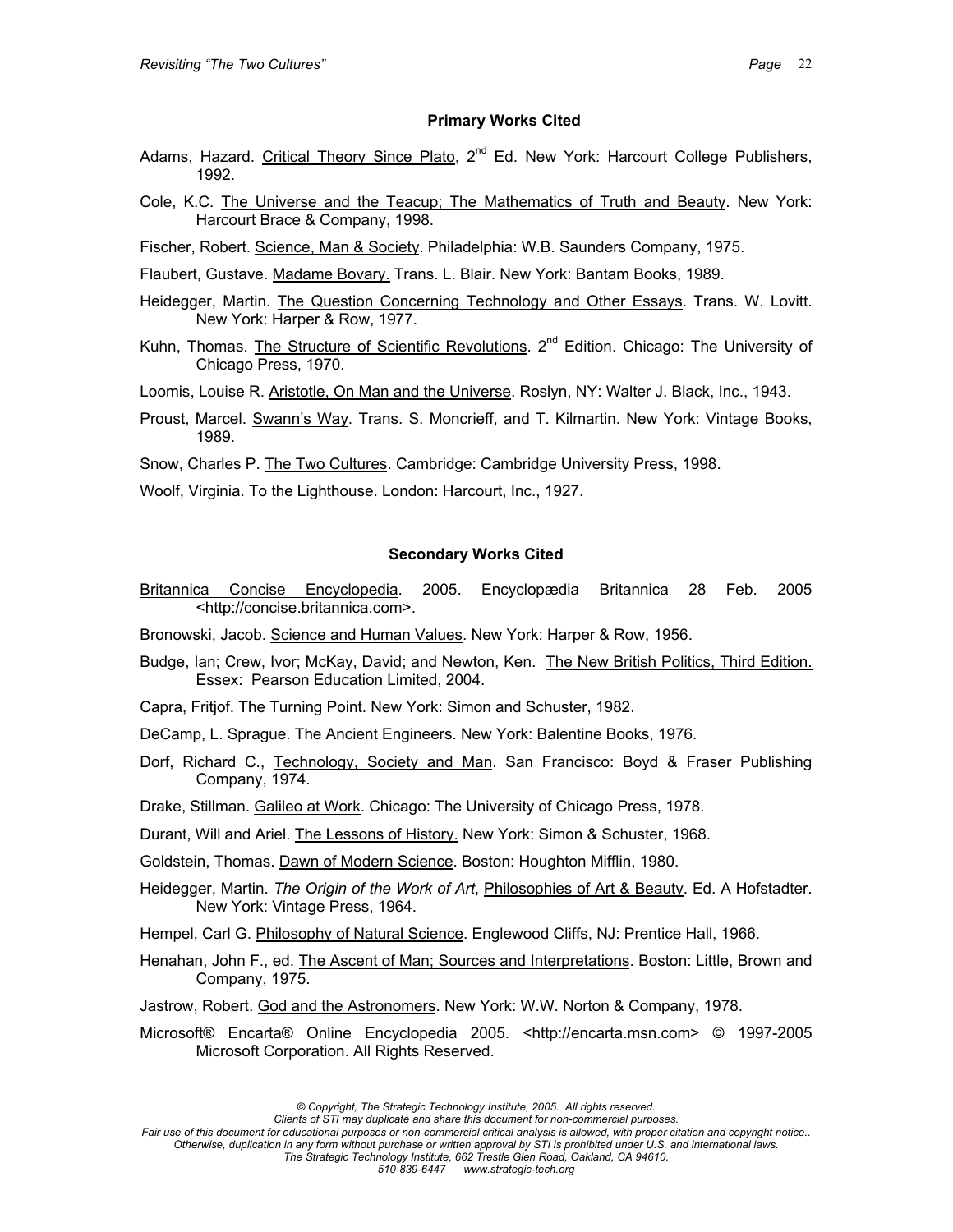- McClellan, James E. and Dorn, Harold. Science and Technology in World History, An Introduction. Baltimore: The Johns Hopkins University Press, 1999.
- Meadows, Donella H. and Dennis L.; Randers, Jorgen; Berherns, William W. The Limits to Growth: A Report for the Club of Rome's Project on the Predicament of Mankind, Second Edition. Washington: Potomac Associates, 1974.
- Murray, Peter, and Mary Murray. The Art of the Renaissance. New York: Thames & Hudson, 1963.
- Platt, Joseph B. "The Value of Science and Technology to Human Welfare," Bulletin of the Atomic Scientists. Oct. 1973.
- Plekhanov, George V. *The Role of the Individual in History.* Fundamental Problems of Marxism. New York: International Publishers, 1969.
- Sagan, Carl. Broca's Brain. New York: Random House, 1974.
- Sagan, Carl. The Cosmic Connection. Garden City, NY: Anchor Books, 1973.
- Stone, I.F. The Trial of Socrates. Little, Brown and Company, 1988.
- Tucker, Jonathan B. Scourge: The Once and Future Threat of Smallpox. New York: Atlantic Monthly Press, 2001.
- White, Andrew D. A History of the Warfare of Science with Theology in Christendom. 2 vols. Buffalo: Prometheus Books, 1993.
- White, Michael**.** Leonardo: The First Scientist. New York: St. Martin's Griffin, 2000.
- Williams, Chancellor. The Destruction of Black Civilization. Dubuque, Iowa: Kendall/Hunt Publishing Company, 1971.

#### **End Notes**

 $\overline{a}$ 

The classic Roman civilization built upon Greek science to develop their mighty empire with its renowned technical prowess. The Romans, being driven by conquest, glory, commerce, and an increasing need to find new resources never really flowered as scientists. Free thought was not the hallmark of Rome. The Roman way of doing things was impressed upon its citizens and conquered states as a matter of standard procedure. The Romans did, however, undertake massive engineering feats such as extended roads, aqueducts and highly structured cities (DeCamp 172-280). Here technology flourished but no new ideas of philosophical importance stand out. Great translators of other works, the Romans were exploiters of resources and fantastic implementers of technology. As Rome crumbled under the weight of countless invasions, the cosmic vision of the Greeks and the technological achievements of the Romans shriveled.

With Europe over-run by the Germanic tribes, scientific inquiry was stunted for a millennium. Europe slept in a stupor of ignorance for one thousand years. "To those who lived through the catastrophe, it seemed that the utter breakdown of civilization had come, the ruin of everything humanity had ever tried to create over thousands of years, a verdict from a wrathful heaven," according to Goldstein (Goldstein 55). Europe reacted with a radical readjustment of mind, turning their backs on the world of the senses, which now seemed unworthy of intellectual scrutiny. The end of Roman civilization meant a steadfast attachment by Europeans to the dogma of Christianity. To Europeans it offered the only hope left.

i **Further Comments on the Medieval European Worldview** –

An atmosphere of sober empiricism distinguished the Hellenic Greeks from the Ionians, with Aristotle being credited as being a great dividing line in Greek history. Greek science, by the sheer process of speculation, argument, intuition, plus a dash of empirical reasoning, had moved, within the space of two generations, from the early mythical notions to a point that is surprisingly close to modern concepts (Goldstein 52). Aristotle's pupils and their successors carried on his teachings at the Lyceum for over 800 years, until, like Plato's Academy, it was closed by order of a Christian emperor in Constantinople (Loomis X).